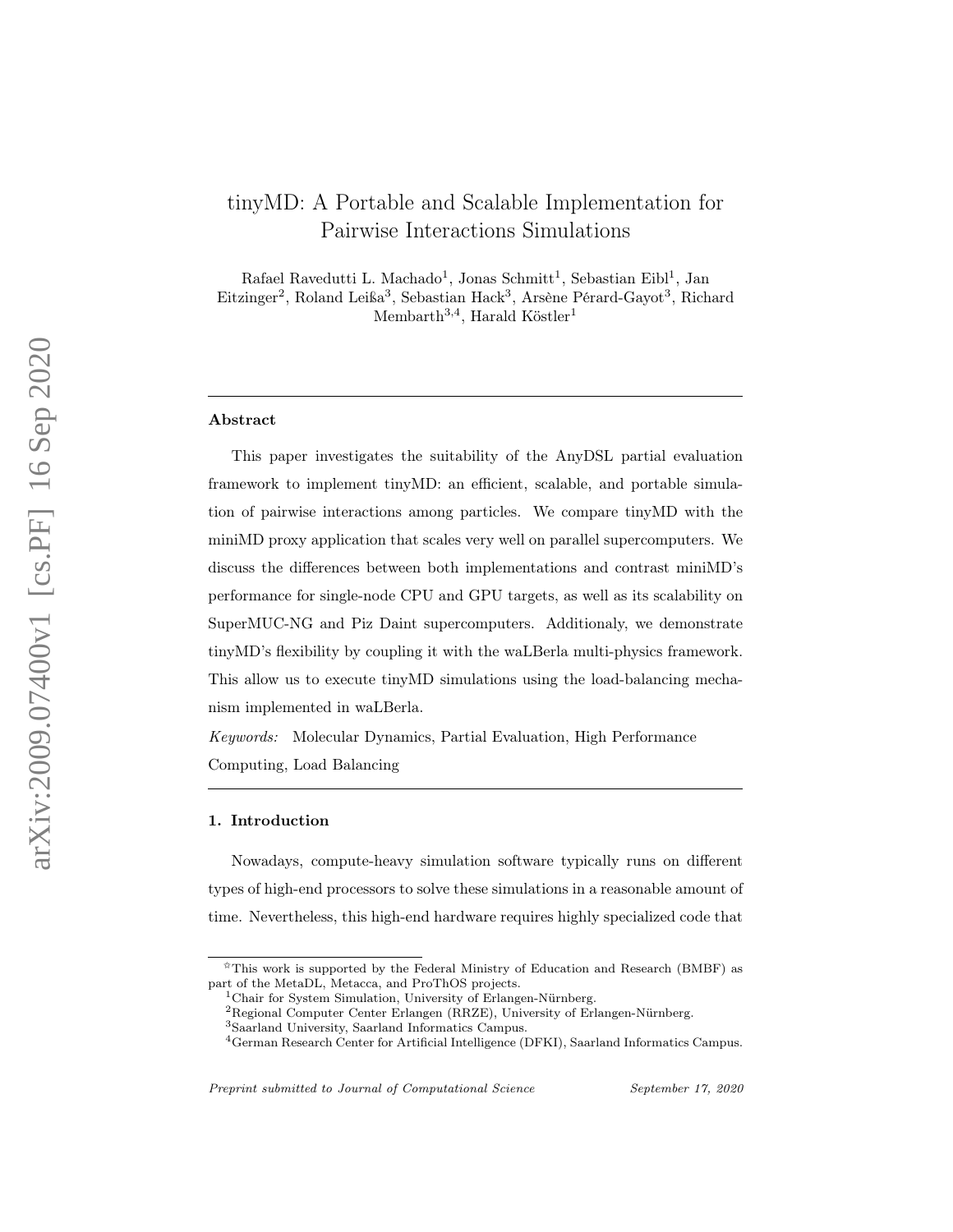is precisely adapted to the respective hardware in order to get anywhere near peak performance. What is more, in some cases different algorithmic variants are more suitable towards different kinds of hardware. For example, writing applications for a GPU, a massively parallel device with a very peculiar memory hierarchy, is very different from implementing applications for a CPU.

Very large problems even call for distributed systems in which we have to partition the workload among multiple computers within a network. This entails proper data communication between these systems; transfer latencies should be hidden as much as possible.

In this paper we focus on molecular dynamics (MD) simulations. These study the interactions among particles and how these interactions affect their motion. To achieve peak performance on these simulations, the implementation must consider the best data access pattern for the target architecture.

We base our implementation  $tinyMD$  on AnyDSL—a partial evaluation framework to write high-performance applications and libraries. We compare this implementation with miniMD, a parallel and scalable proxy application that also contains GPU support; miniMD is written in  $C++$  and is based on Kokkos [\[1\]](#page-30-0). Additionally, we also couple our tinyMD application with the waLBerla [\[2,](#page-30-1) [3\]](#page-30-2) multi-physics simulation framework. This allows us to exploit its load-balancing mechanism [\[4\]](#page-30-3) implementation within tinyMD simulations. We discuss the advantages that tinyMD provides in order to ease the coupling with different technologies.

We use the Lennard-Jones potential model in order to calculate the forces of the atoms in the experiments comparing to miniMD. Whereas in the experiments for load-balancing, we rely on the Spring-Dashpot force model, which is common in discrete element methods (DEM) simulations [\[5\]](#page-30-4). Our goal is to compare and discuss the difference regarding the implementation and performance for both applications. We present experimental results for single-node performance in both CPU and GPU target processors, and we also show our experimental results for multi-node CPU processors in the SuperMUC-NG supercomputer, and multi-node GPU accelerators in the Piz Daint supercomputer.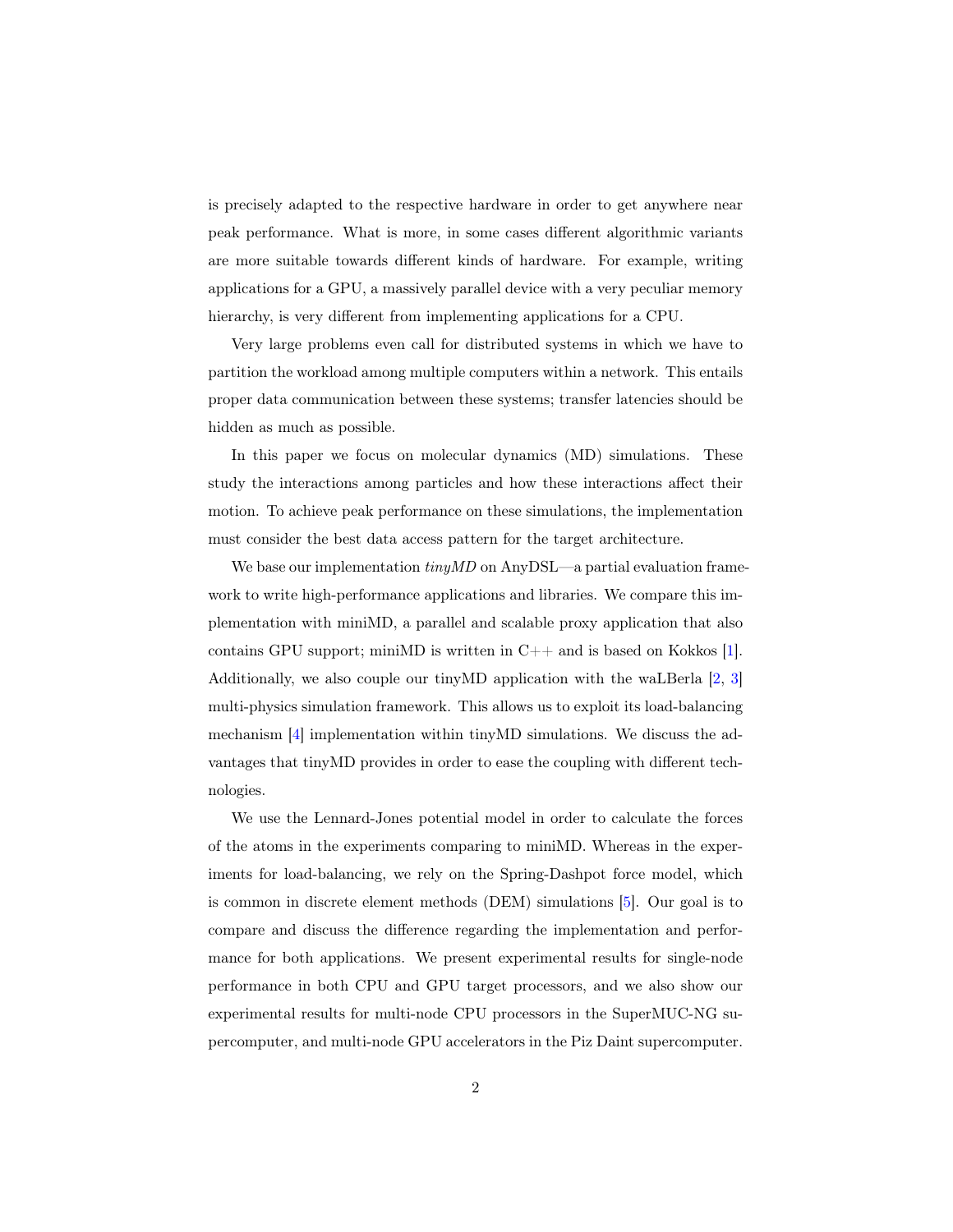## 1.1. Contributions

In summary this paper makes the following contributions beyond our previous work [\[6\]](#page-30-5):

- We present our new tinyMD distributed-memory parallel implementation based upon AnyDSL and discuss its differences to miniMD—a typical  $C_{++}$  implementation based upon the Kokkos library to target GPU devices. For example, we use higher-order functions to build array abstractions. Due to AnyDSL's partial evaluator these abstractions are not accompanied by any overhead (see [Section 4\)](#page-8-0).
- We demonstrate how flexible tinyMD is implemented with AnyDSL, and how its communication code can be coupled with the waLBerla framework to use its load-balancing feature in tinyMD simulations (see [Section 5\)](#page-18-0).
- We show performance and scalability results for various CPU and GPU architectures including multi-CPU results on up to 2048 nodes of the SuperMUC-NG cluster (98304 cores), and multi-GPU results on up to 1024 nodes of the Piz Daint cluster (see [Section 6\)](#page-22-0).

In order to make this paper as self-contained as possible, [Section 3](#page-4-0) provides necessary background for both AnyDSL and MD simulations after discussing related work in [Section 2.](#page-2-0)

#### <span id="page-2-0"></span>2. Related Work

There is a wide effort on porting MD simulations to different target architectures while delivering good performance and scalability. The majority of the developed frameworks and applications use the traditional approach of using a general-purpose language to implement the code for the simulations.

GROMACS [\[7,](#page-30-6) [8,](#page-31-0) [9\]](#page-31-1) is a versatile MD package used primarily for dynamical simulations of bio-molecules. It is implemented in  $C/C++$  and supports most commonly used CPUs and GPUs. The package was initially released in 1991 and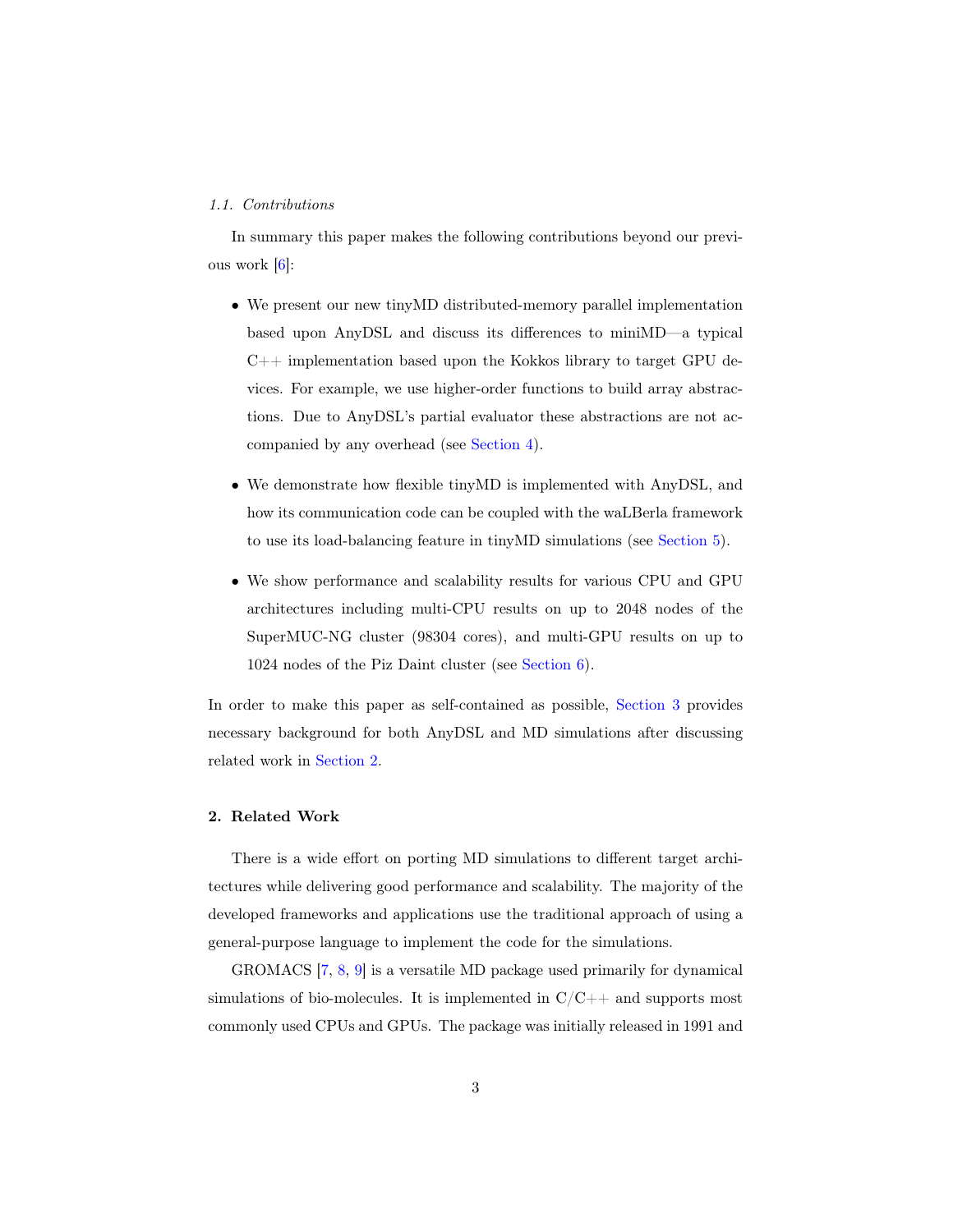has been carefully optimized since then. GROMACS supports single instruction, multiple data (SIMD) in order to enhance the instruction-level parallelism and hence increase CPU throughput by treating elements as clusters of particles instead of individual particles [\[10\]](#page-31-2). GROMACS provides various hand-written SIMD kernels for different SIMD instruction set architectures (ISAs).

LAMMPS [\[11,](#page-31-3) [12\]](#page-31-4) is an MD code with focus on material modeling. It contains potentials for soft and solid-state materials, as well as coarse-grain systems. It is implemented in  $C++$  and uses message passing interface (MPI) for communication when executed on several nodes.

The Mantevo proxy application miniMD [\[13,](#page-31-5) [14\]](#page-31-6) is based on LAMMPS and performs and scales well (in a weak sense) on distributed memory systems, albeit with a very restricted set of features. Since miniMD provides a very useful benchmark case for MD simulations in terms of performance and scalability, we choose it as the base line for tinyMD.

MESA-PD [\[15\]](#page-32-0) is a general particle dynamics framework. Its design principle of separation of code and data allows to introduce arbitrary interaction models with ease. It can thus also be used for molecular dynamics. Via its code generation approach using Jinja templates it can be adapted very effectively to any simulation scenario. As successor of the pe rigid particle dynamics framework it inherits its scalability [\[16\]](#page-32-1) and advanced load balancing functionalities [\[17\]](#page-32-2).

All these MD applications have dedicated, hand-tuned codes for each supported target architecture. This is the most common approach for today's MD applications [\[18,](#page-32-3) [19,](#page-32-4) [20\]](#page-32-5). It requires much more effort as all these different code variants must not only be implemented, but also optimized, tested, debugged, and maintained independently from each other.

Other applications rely on domain-specific languages to generate parallel particle methods [\[21\]](#page-32-6), but this approach requires the development of specific compilation tools that are able to generate efficient code. In this paper we explore the benefits from using the AnyDSL framework, where we shallow-embed [\[22,](#page-33-0) [23\]](#page-33-1) our domain-specific library into its front-end Impala and can then abstract device, memory layout and communication pattern through higher-order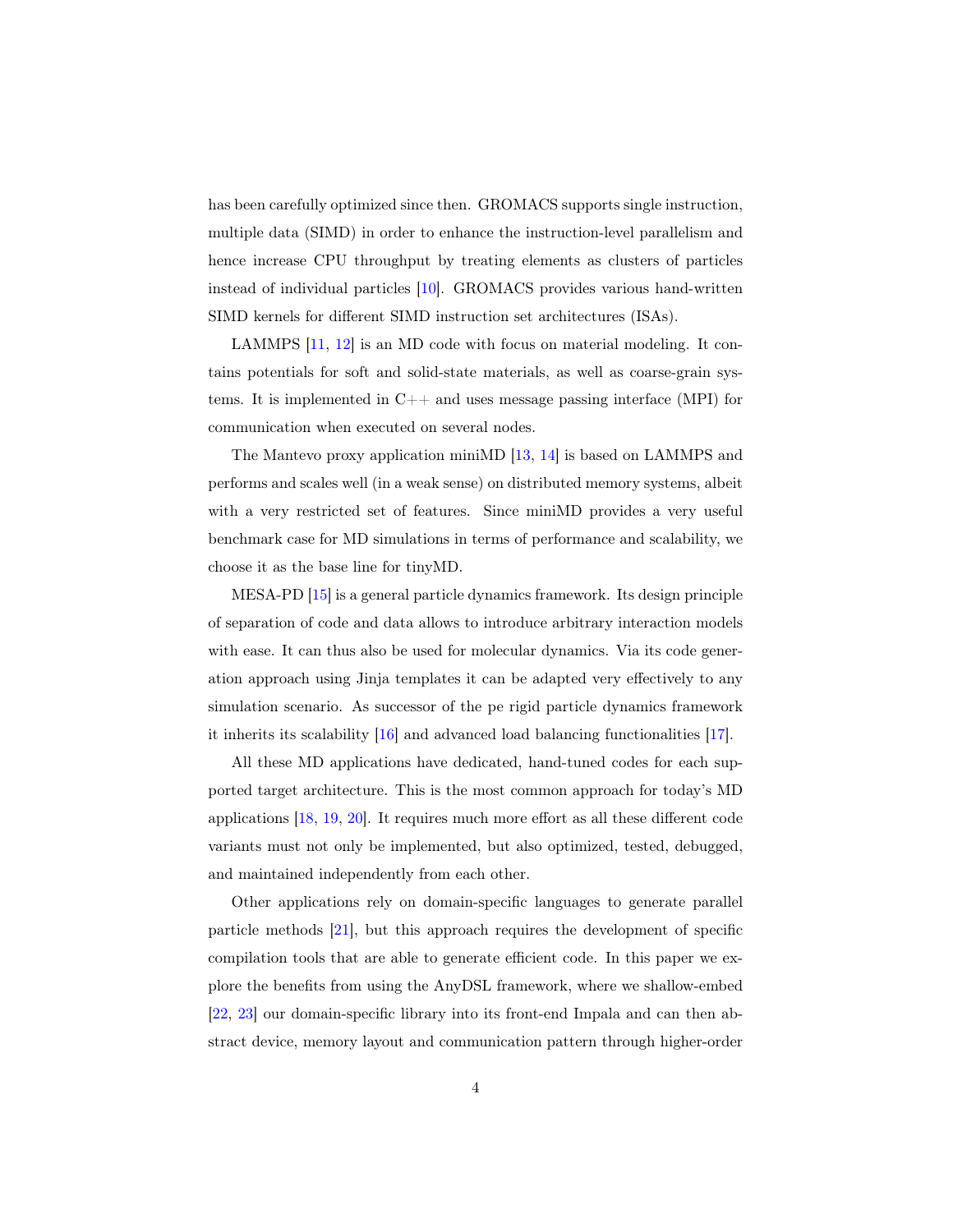functions. Thus, we use the compiler tool-chain provided by AnyDSL and do not need to develop specific compilation tools for MD or particle methods.

## <span id="page-4-0"></span>3. Background

#### 3.1. AnyDSL

AnyDSL [\[24\]](#page-33-2) is a compiler framework designed to speed up the development of domain-specific libraries. It consists of three major components: the frontend Impala, its intermediate representation (IR) Thorin [\[25\]](#page-33-3), and a runtime system. The syntax of Impala is inspired from Rust and allows both imperative and functional programming.

#### 3.1.1. Partial Evaluation

In contrast to Rust, Impala features a partial evaluator, which is controlled via filter expressions [\[26\]](#page-33-4):

```
fn @(?n) pow(x: i32, n: i32) -> i32 {
 if n == 1 {
    z
} if n % 2 == 0 {
    let y = pow(x, n / 2);y * y
  } else {
    x * pow(x, n - 1)}
}
```
In this example, the function pow is assigned the filter expression ?n (introduced via @). The ?-operator evaluates to true whenever its argument is statically known by the compiler. Now, at every call site, the compiler will instantiate the callee's filter expression by substituting all parameters with the corresponding arguments of that call site. If the result of this substitution is  $true$ , the function will get executed and any call sites within will receive the same treatment.

In the case of the function pow above, this means that the following call site will be partially evaluated because the argument provided for n is known at compile-time: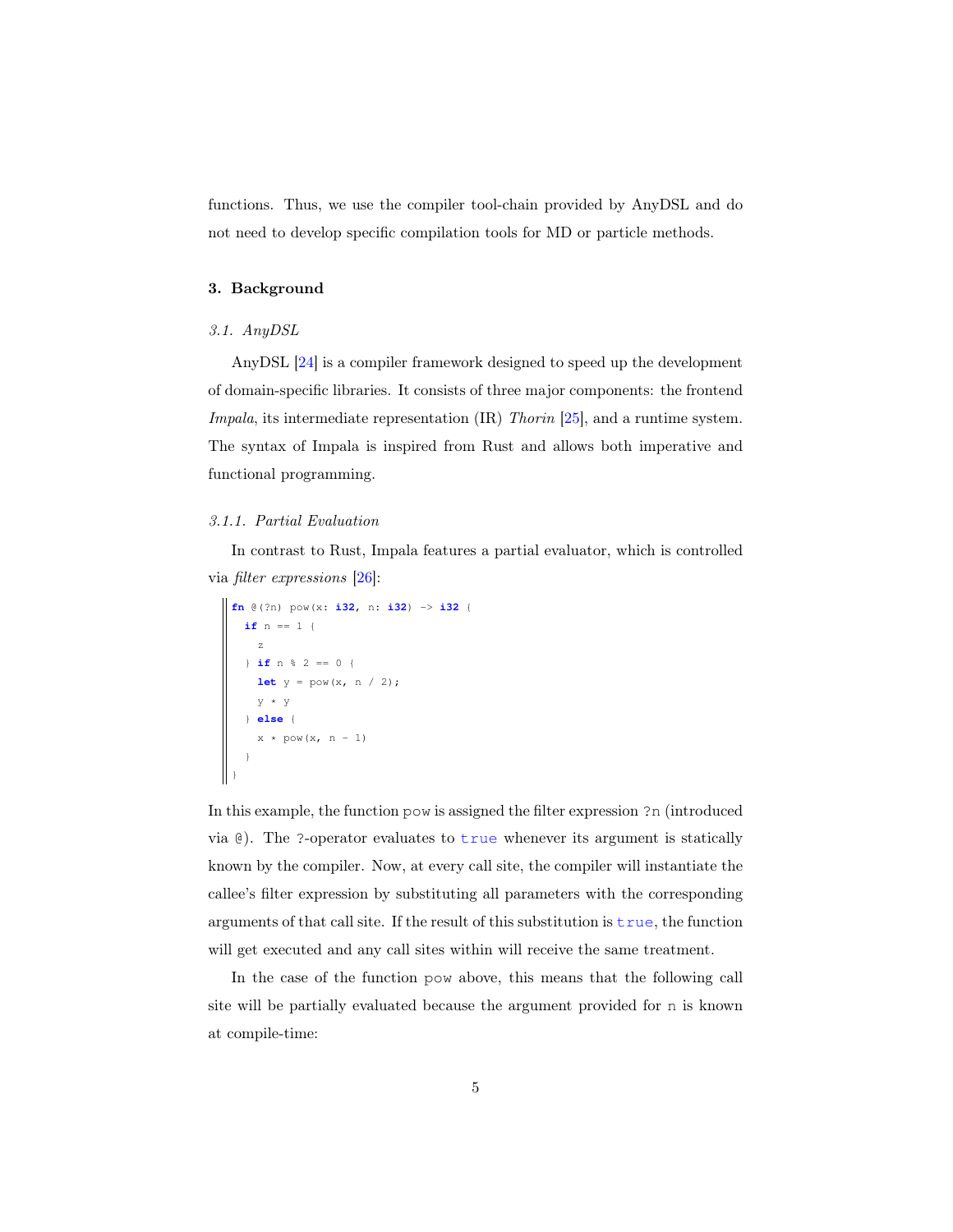$\|\text{let } y = \text{pow}(z, 5);$ 

The result will be recursively expanded to:

**let**  $y = z * pow(z, 4)$ ;

Then:

**let**  $z^2 = pow(z, 2)$ ; **let** z4 = z2 \* z2; **let**  $y = z * z4;$ 

And finally:

 $\det z1 = z;$ **let** z2 = z1 \* z1; **let** z4 = z2 \* z2; **let**  $y = z * z4;$ 

Note how this expansion is performed *symbolically*. In contrast to  $C++$  templates or constexpressions, the Impala compiler does not need to know the value of the parameter x to execute the function pow.

#### 3.1.2. Triggered Code Generation

Another important feature of Impala is its ability to perform triggered code generation. Impala offers built-in functions to allow the programmer to execute on the GPU, vectorize, or parallelize a given function. For instance, the syntax to trigger code generation for GPUs that support CUDA is as follows:

```
let acc = cuda_accelerator(device_index);
\left| \right| let grid = (n, 1, 1);
 let block = (64, 1, 1);
 with work_item in acc.exec(grid, block) {
      let id = work_item.gidx();
    buffer(id) = pow(buster(id), 5);
 }
```
This snippet launches a CUDA kernel on the GPU with index device\_index on a 1D grid and a block size of  $64 \times 1 \times 1$ .

## 3.2. Molecular Dynamics

MD simulations are widely used today to study the behavior of microscopic structures. These simulations reproduce the interactions among atoms in these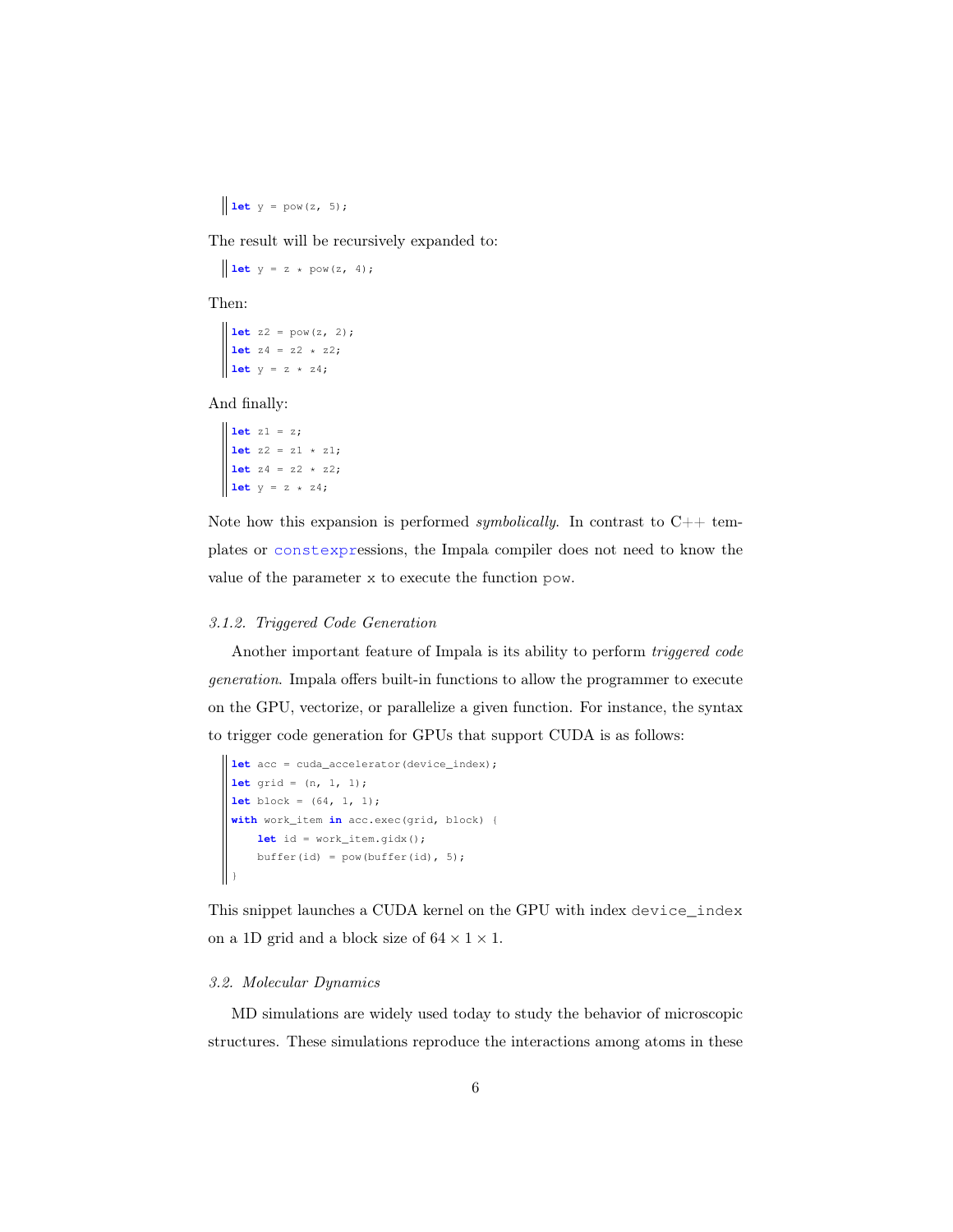structures on a macroscopic scale while allowing us to observe the evolution in the system of particles in a time-scale that is simpler to analyze.

Different areas such as material science to study the evolution of the system for specific materials, chemistry to analyze the evolution of chemical processes, or biology to reproduce the behavior of certain proteins and bio-molecules resort to simulations of MD systems.

A system to be simulated constitutes of a number of atoms, the initial state (such as the atoms' position or velocities), and the boundary conditions of the system. Here we use periodic boundary conditions (PBC) in all directions, hence when particles cross the domain, they reappear on the opposite side with the same velocity. Fundamentally, the evolution of MD systems is computed by solving Newton's second law equation, also known as the equation of motion [\(Equation 1\)](#page-6-0). Knowing the force, it is possible to track the positions and velocities of atoms by integrating the same equation.

<span id="page-6-0"></span>
$$
F = m\dot{v} = ma \tag{1}
$$

The forces of each atom are based on its interaction with neighboring atoms. This computation is usually described by a potential function or force field. Many different potentials can be used to calculate the particle forces, and each one is suitable for different types of simulation. In this work, the potential used for miniMD comparison is the Lennard-Jones potential [\(Equation 2\)](#page-6-1)—a pair potential for van-der-Waals forces. Consider  $x_i$  the position of the particle i, the force for the Lennard-Jones potential can be expressed as:

<span id="page-6-1"></span>
$$
F_2^{LJ}(x_i, x_j) = 24\epsilon \left(\frac{\sigma}{x_{ij}}\right)^6 \left[2\left(\frac{\sigma}{x_{ij}}\right)^6 - 1\right] \frac{x_{ij}}{|x_{ij}|^2}
$$
 (2)

Here,  $x_{ij}$  is the distance vector between the particles i and j,  $\epsilon$  determines the width of the potential well, and  $\sigma$  specifies at which distance the potential is 0.

For our load balancing experiments, we use the Spring-Dashpot [\(Equation 3\)](#page-7-0) contact model to provide a static simulation and to demonstrate the flexibility of our application. This contact model is commonly used on DEM to simulate rigid bodies interactions (instead of point masses on MD simulations). Therefore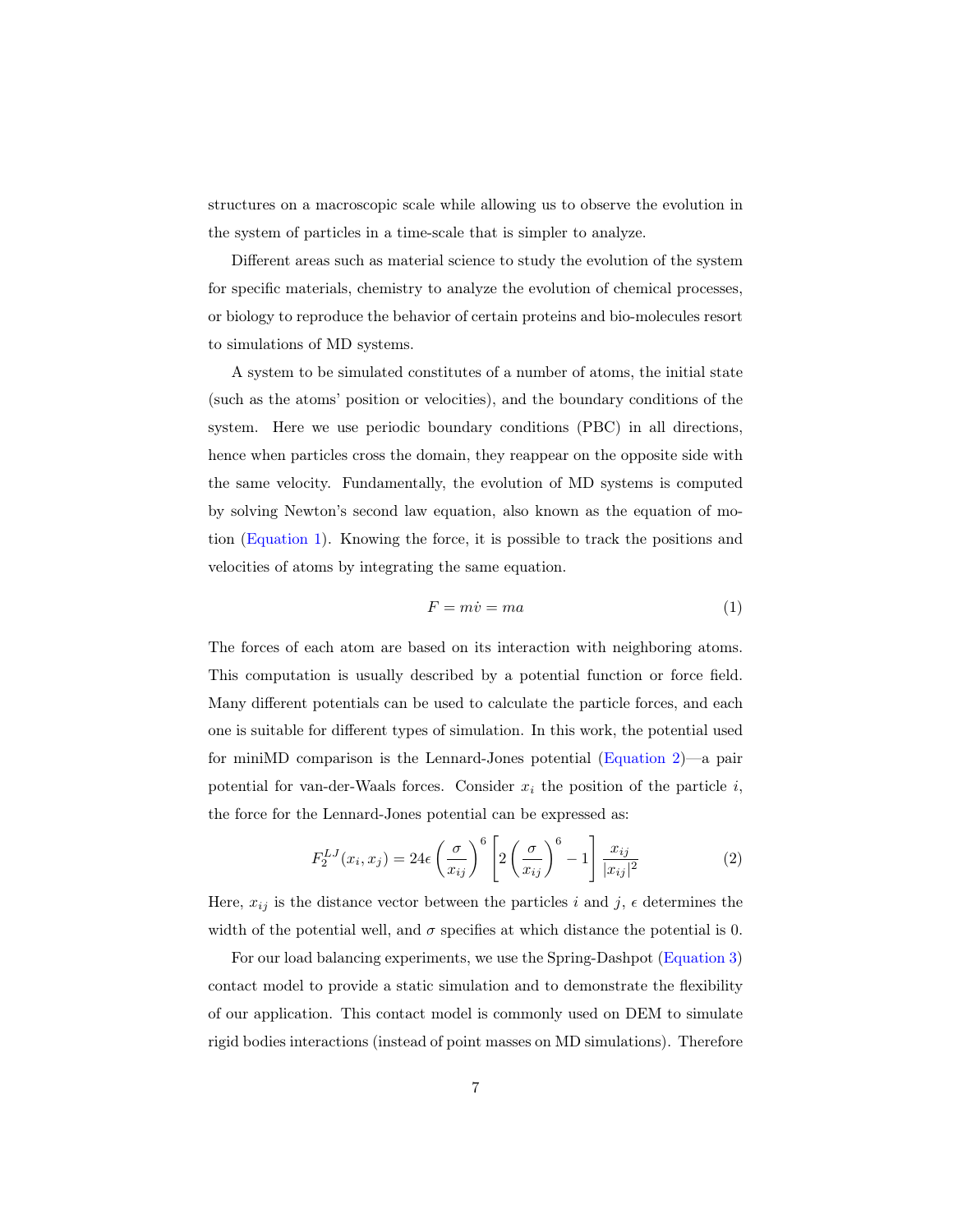we consider particles as spheres on these experiments. Consider the position  $x_i$ and velocity  $v_i$  for the particle i. Its force is defined as:

$$
F_2^{SD}(x_i, v_i, x_j, v_j) = K\xi + \gamma \dot{\xi}
$$
\n(3)

where

<span id="page-7-0"></span>
$$
\xi = \hat{x}_{ij}(\sigma - |x_{ij}|)\Theta(\sigma - |x_{ij}|) \tag{4}
$$

$$
\dot{\xi} = -\hat{x}_{ij}(\hat{x}_{ij} \cdot v_{ij})\Theta(\sigma - |x_{ij}|)
$$
\n(5)

and K being the spring constant,  $\gamma$  the dissipation constant,  $\hat{x}_{ij}$  the unit vector  $x_{ij}$  $\frac{x_{ij}}{|x_{ij}|}$ ,  $\sigma$  the sphere diameter, and  $\Theta$  the Heaviside step function.

Naively, an MD implementation iterates over all atom pairs in the system. This requires to consider a quadratic number of pairs. For short range interactions, however, we can use a Verlet list [\[27\]](#page-33-5) instead to keep track of all nearby particles within a certain cutoff radius. Then, we compute the potential force for an atom only for the neighbors stored in its list. We regularly update the Verlet list to keep track of new atoms that enter the cutoff radius.

Although it is not necessary to build the Verlet list at all time steps, it is still a costly procedure since it requires the iteration over each pair of atoms. To enhance the building performance, cell lists can be used to segregate atoms according to their spatial position. As long as the cell sizes are equal to or greater than the cutoff radius, it is just necessary to iterate over the neighbor cells to build the Verlet list. [Figure 1](#page-8-1) depicts the creation of the neighbor lists for a particle using cell lists. Neighbor lists can be created for just half of the particle pairs (known as half neighbor lists). This allows for simultaneous updates of both particle forces within the same iteration (the computed force is subtracted from the neighbor particle) but requires atomic operations to prevent race conditions.

<span id="page-7-1"></span><sup>&</sup>lt;sup>6</sup>In some implementations the cell size can be less than the cutoff radius, however the cell neighborhood to be checked must be extended accordingly.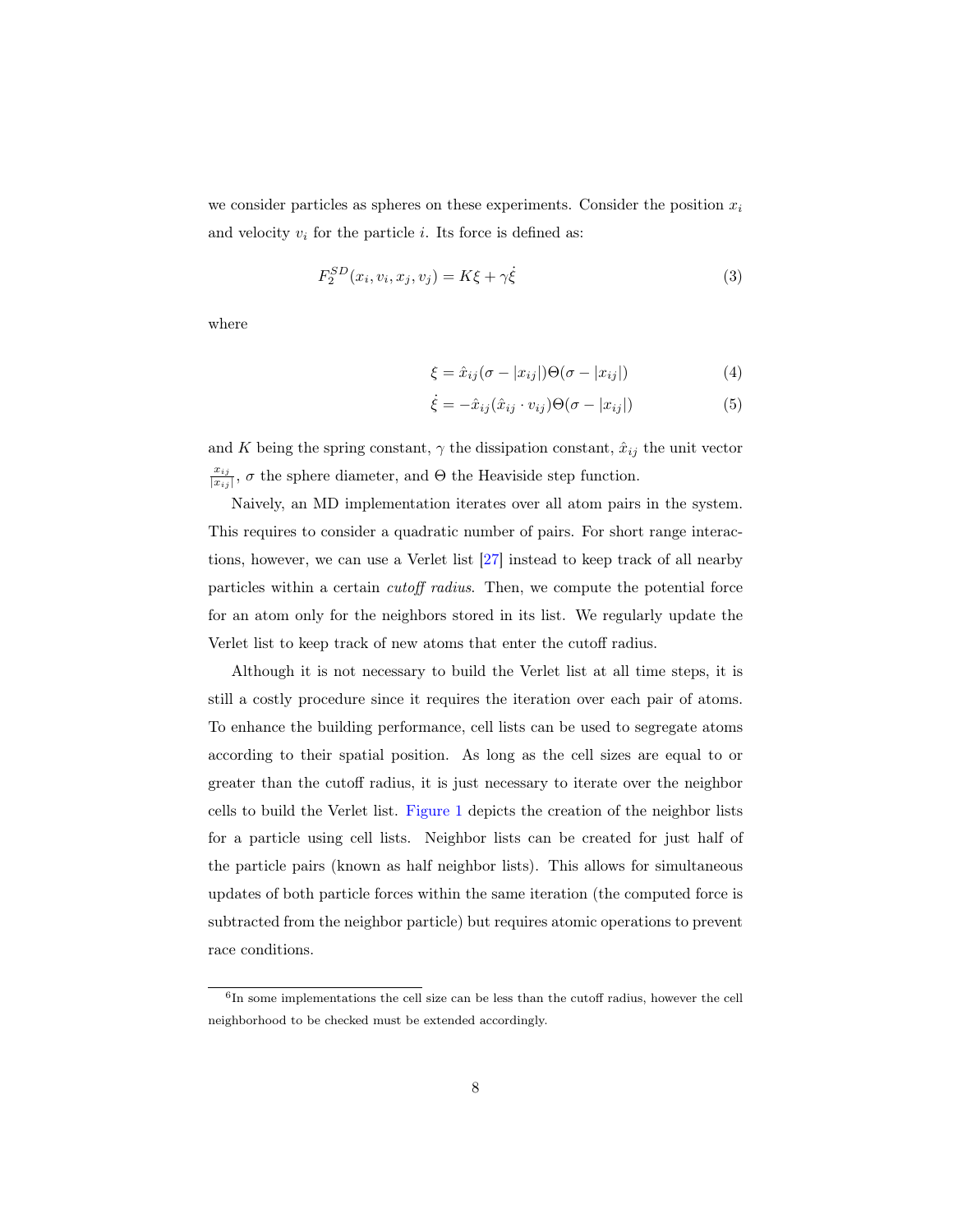| $s, s \geqslant r$ |  |  |  |  |  |
|--------------------|--|--|--|--|--|
|                    |  |  |  |  |  |
|                    |  |  |  |  |  |
|                    |  |  |  |  |  |
|                    |  |  |  |  |  |
|                    |  |  |  |  |  |

<span id="page-8-1"></span>Figure 1: Neighbor list creation example. In this case the neighbor list is built for the red particle, and only the blue particles in the neighbor cells are checked for comparison. Particles within the green area with radius  $r$  are inserted into the red particle neighbor list. The size for the cells s can be greater or equal than r, but not less than it<sup>[6](#page-7-1)</sup>. The value for r is usually the cutoff radius plus a small value (called verlet buffer) so neighbor lists do not have to be updated every time step.

## <span id="page-8-0"></span>4. The tinyMD Library

In this section we introduce and discuss tiny  $MD<sup>7</sup>$  $MD<sup>7</sup>$  $MD<sup>7</sup>$ . We focus on the main differences in writing portable code with AnyDSL as opposed to traditional  $C/C++$  implementations. We explore the benefits achieved by using higherorder functions to map code to different target devices, different data layouts and to implement flexible code for MPI communication. In the following we use the term particle to refer to atoms.

## <span id="page-8-3"></span>4.1. Device Mapping

In order to map code parts for execution on the target device, tinyMD relies on the Device abstraction. It contains functions to allocate memory, transfer data, launch a loop on the target device, and perform even more complex devicedependent procedures such as reductions:

```
struct Device {
  alloc: fn(i64) -> Buffer,
  transfer: fn(Buffer, Buffer) -> (),
```
<span id="page-8-2"></span><sup>7</sup><https://github.com/AnyDSL/molecular-dynamics>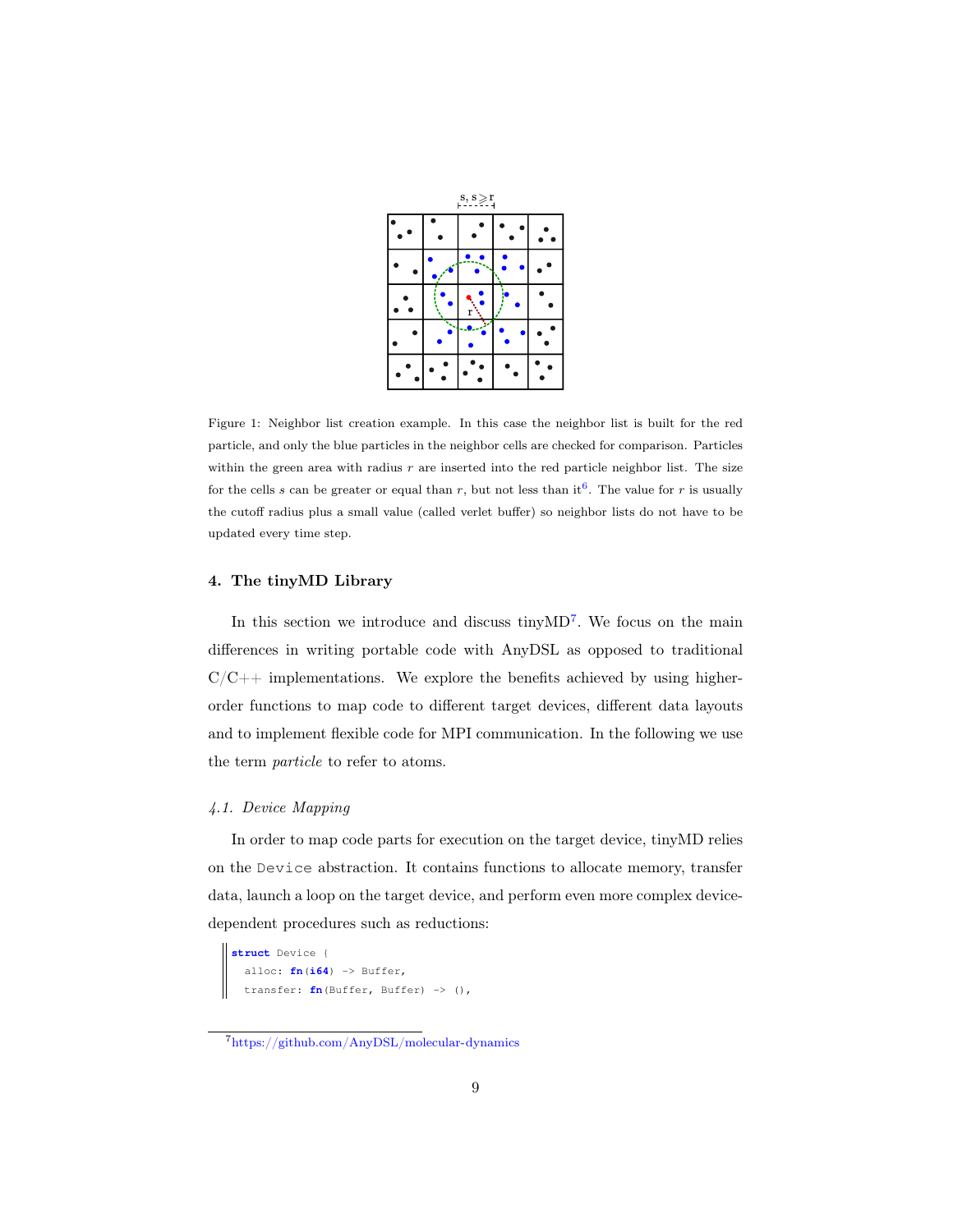```
loop_1d: fn(i32, fn(i32) -> ()) -> (),
  // ...
}
```
Similar to a Java interface or abstract virtual methods in  $C++$ , a Device instance allows tinyMD to abstract from the concrete implementation of these functions—in this case device-specific code. Unlike Java interfaces or virtual methods however, the partial evaluator will remove these indirections by specializing the appropriate device-specific code into the call-sites. Each device supported in tinyMD possesses its own implementation: a function that returns a struct instance which contains several functions, and hence, "implements the Device interface". For example, the CPU implementation looks like this:

```
fn @device() -> Device {
 Device {
   alloc: |size| { alloc_cpu(size) },
  transfer: |from, to| {}, // no copy required
  loop_1d: @|n, f| {
   vectorized_range(get_vector_width(), 0, n, |i, _| f(i));
  },
   // ...
  }
}
```
The vectorized\_range function iterates over the particles. This function in turn calls the vectorize intrinsic that triggers the Region Vectorizer [\[28\]](#page-33-6) to vectorize the LLVM IR generated by the Impala compiler. Although not covered in this paper, tinyMD employs the parallel intrinsic to spawn multiple threads for multiple CPU cores.

The GPU implementation looks like this:

```
fn @device() -> Device {
 Device {
   alloc: |size| { acc.alloc(size) },
   transfer: |from, to| { copy(from, to) },
  loop_1d: @|n, f| {
     // build grid_size and block_size for n
     acc.exec(grid_size, block_size, |work_item| {
       let i = work_item.bidx() * work_item.bdimx() + work_item.tidx();
       if i < n \{ f(i); \}});
```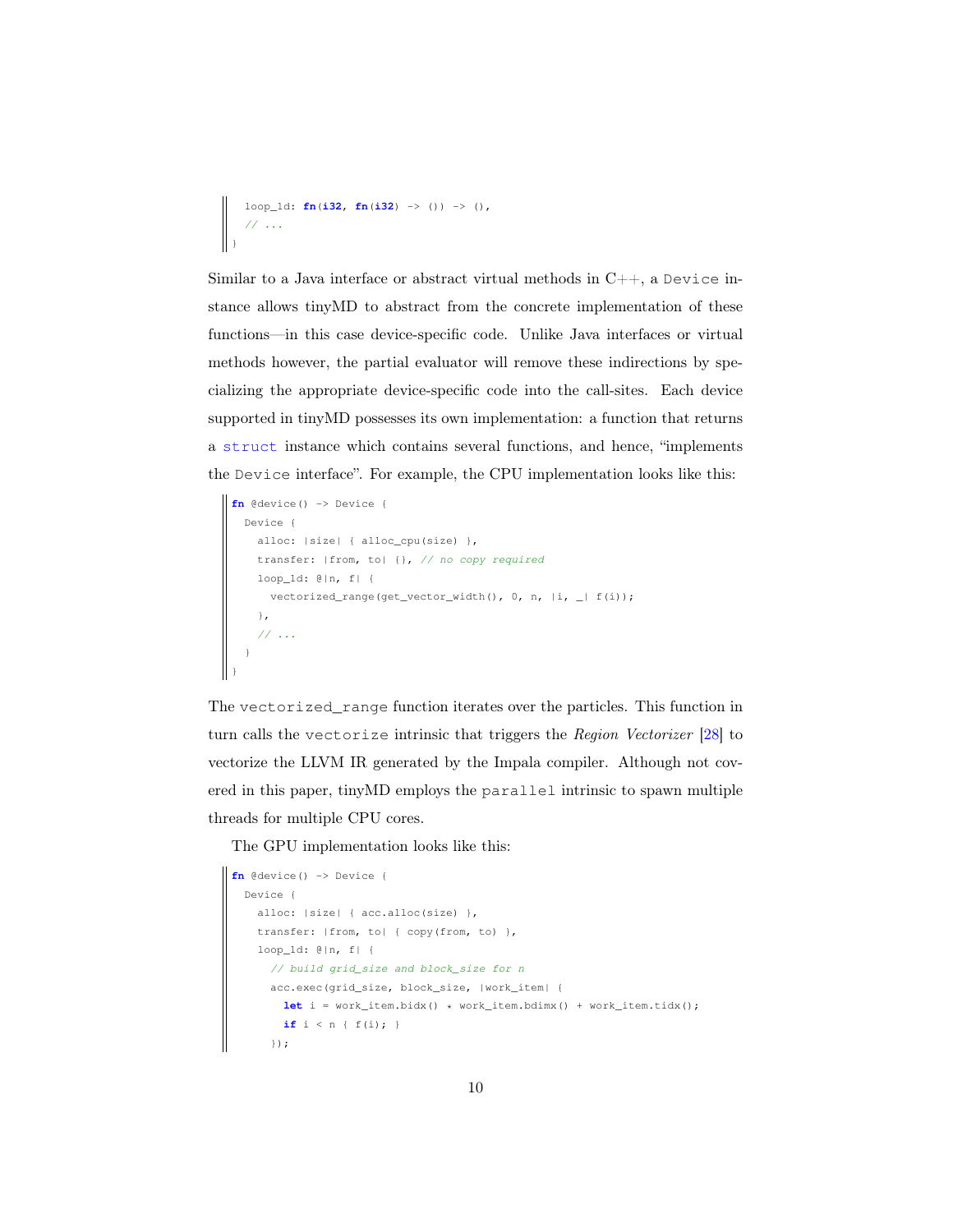```
},
   // ...
  }
}
```
The Device abstraction is sufficient to map our application to different targets, it takes care of separating the parallel execution strategy from the compute kernels and provides basic functions for the device. Together with the data management abstractions (see [Section 4.2\)](#page-10-0) we attain performance portability with substantially less effort.

## <span id="page-10-0"></span>4.2. Data Management

To store our simulation data, we built an ArrayData structure, which defines a multi-dimensional array in tinyMD. This data structure takes care of memory allocation in both device and host (if required). The actual accesses are abstracted from with the help of ArrayLayout. This idiom is similar to the Device abstraction and makes arrays in tinyMD both target and layoutagnostic.

```
struct ArrayData {
   buffer: Buffer,
  buffer_host: Buffer,
  size_x: i32,
  size_y: i32,
  host_mirror: bool
 };
struct ArrayLayout {
  index_2d_fn: fn(ArrayData, i32, i32) -> i32,
  add_fn: fn(ArrayData, i32, real_t) -> ()
II
 };
```
With this definition,  $ArrayData$  just contains sizes for the x and y dimensions. This can be easily extended to more dimensions, but for our application, two dimensions are enough. The following list demonstrates how to implement a simple row-major order array layout similar to C arrays (again, this is akin to "implementing the ArrayLayout interface"):

**fn** @row\_major\_order\_array(is\_atomic: **bool**) -> ArrayLayout {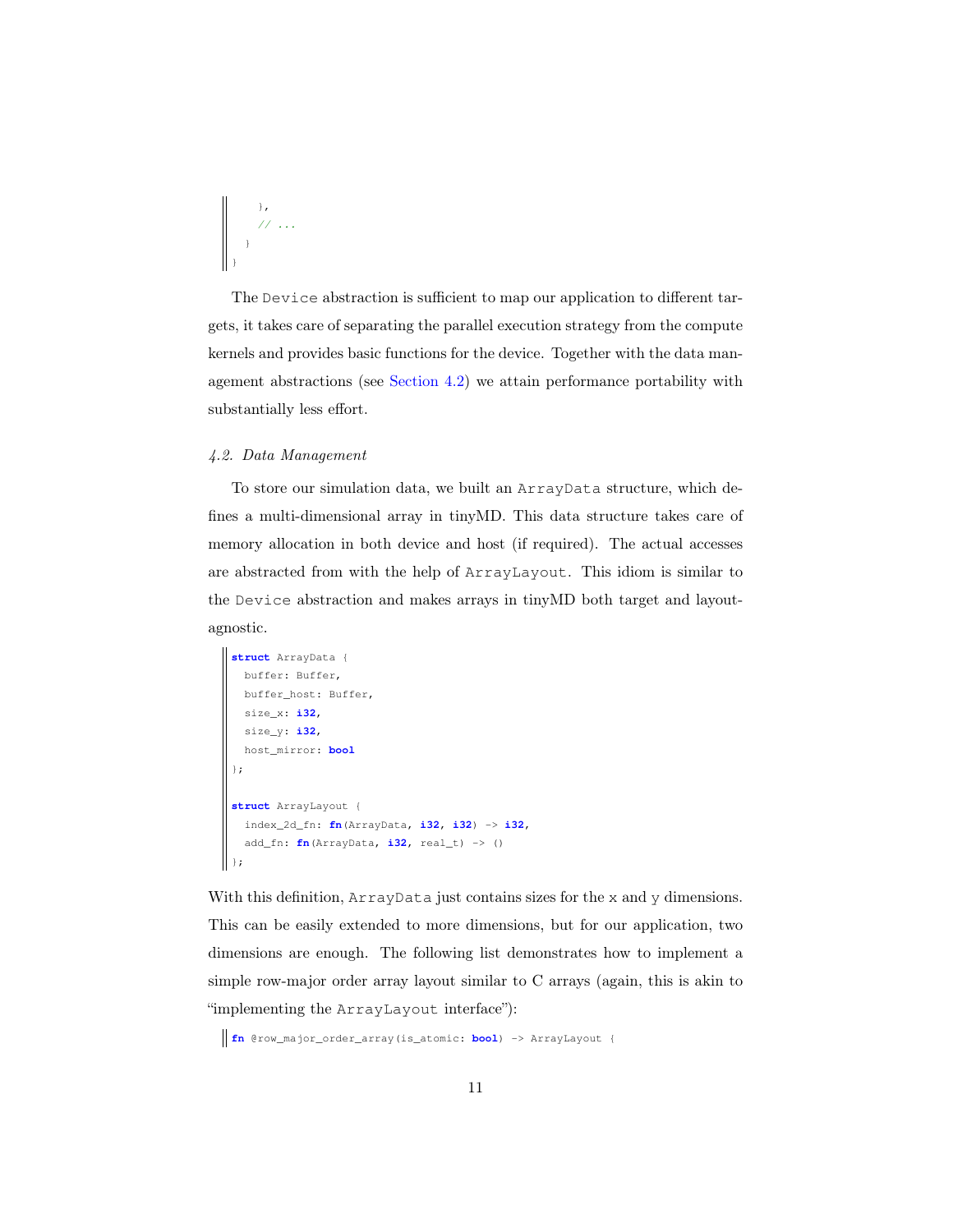```
ArrayLayout {
  index_2d_fn: @|array, x, y| { x * array.size_y + y },
   add_fn: @|array, i, v| { do_add(is_atomic, array, i, v) }
  }
}
```
Note that the layout can also be made atomic, by using the do\_add function that uses atomic addition when the first argument is\_atomic is true. The AnyDSL partial evaluator takes care of generating the proper add instructions in the final code with zero overhead when the is\_atomic flag is known at compiletime. Similarly, we define a column-major order layout as used in Fortran:

```
fn @column_major_order_array(is_atomic: bool) -> ArrayLayout {
 ArrayLayout {
   index_2d_fn: @|array, x, y| { y * array.size_x + x },
   add_fn: @|array, i, v| { do_add(is_atomic, array, i, v) }
 }
}
```
For a more complex data layout, we show the definition of a clustered array, also known as an Array of Struct of Arrays (AoSoA). This is an array of structs whose elements are again clusters of elements as opposed to individual elements. With cluster sizes that are a power of two, we get:

```
fn @clustered_array(is_atomic: bool, cluster_size: i32) -> ArrayLayout {
 let mask = cluster_size - 1;
 let shift = get_shift_size(cluster_size) - 1;
 ArrayLayout {
   index_2d_fn: @|array, x, y| {
     let i = x \gg shift;let j = x & mask;
     cluster_size * (i * array.size_y + y) + j
   },
   add_fn: @|array, i, v| { do_add(is_atomic, array, i, v) }
 }
}
```
For most common use cases, the cluster size is known at compile-time, which allows AnyDSL to specialize this data layout by directly replacing the precomputed values of shift and mask. If more than one cluster size is used in the application, different specialized codes are generated.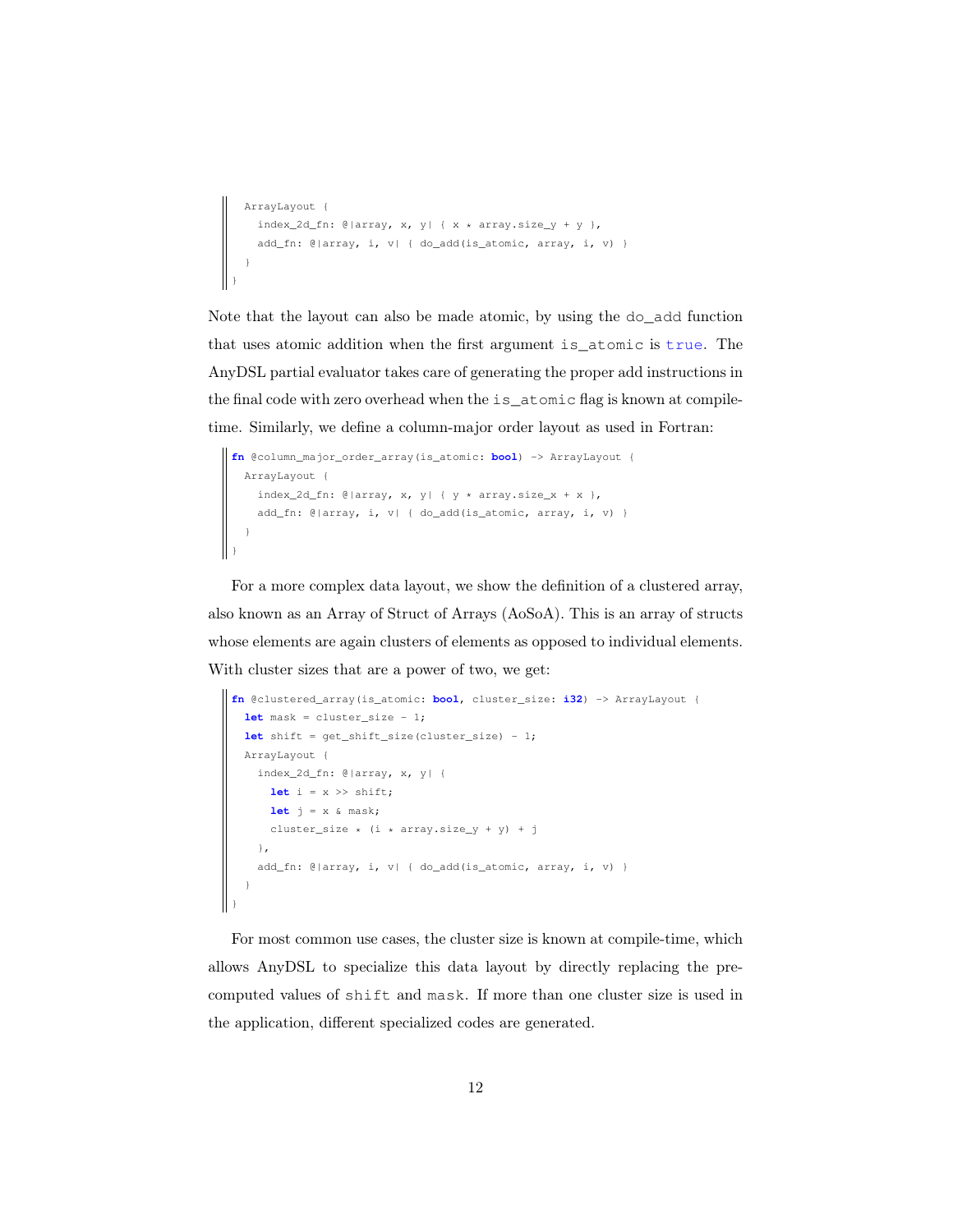To bind both array structures mentioned above, we write different template functions that perform operations such as get and set on values. We also provide target functions to abstract whether the device or the host buffer must be used. The following snippet shows these target functions and the template for reading real\_t elements in a 2-dimensional array:

```
fn @array_dev(array: ArrayData) -> Buffer { array.buffer }
 fn @array_host(array: ArrayData) -> Buffer { array.buffer_host }
 type ArrayTargetFn = fn(ArrayData) -> Buffer;
fn @array_2d_get_real(
  target_fn: ArrayTargetFn, layout: ArrayLayout, array: ArrayData,
  i: i32, j: i32) -> real_t {
  bitcast[&[real_t]](target_fn(array).data)(layout.index_2d_fn(array, i, j))
\parallel }
```
In this case, we also resort to the partial evaluator to generate the specialized functions for all used targets and layouts. We can also map non-primitive data types to our arrays, the following example shows how to map our Vector3D structure to  $N\times3$  arrays. The structure contains x, y and z elements of type real\_t:

```
// Get Vector3D value in 2D array with abstract target and layout
fn @array_2d_get_vec3(
    target_fn: ArrayTargetFn, layout: ArrayLayout, array: ArrayData,
    i: i32) -> Vector3D {
  Vector3D {
    x: array_2d_get_real(target_fn, layout, array, i, 0),
    y: array_2d_get_real(target_fn, layout, array, i, 1),
    z: array_2d_get_real(target_fn, layout, array, i, 2)
  }
\parallel }
```
Notice that through set() and get() functions it is also possible to abstract data over scratchpad memory (such as shared or texture memory on GPU devices). This could be done by first staging data into these memory and then providing set and get functions that operate on them.

Finally, we can use these templates functions to implement the abstractions for our particle data. For this, we created a Particle data structure that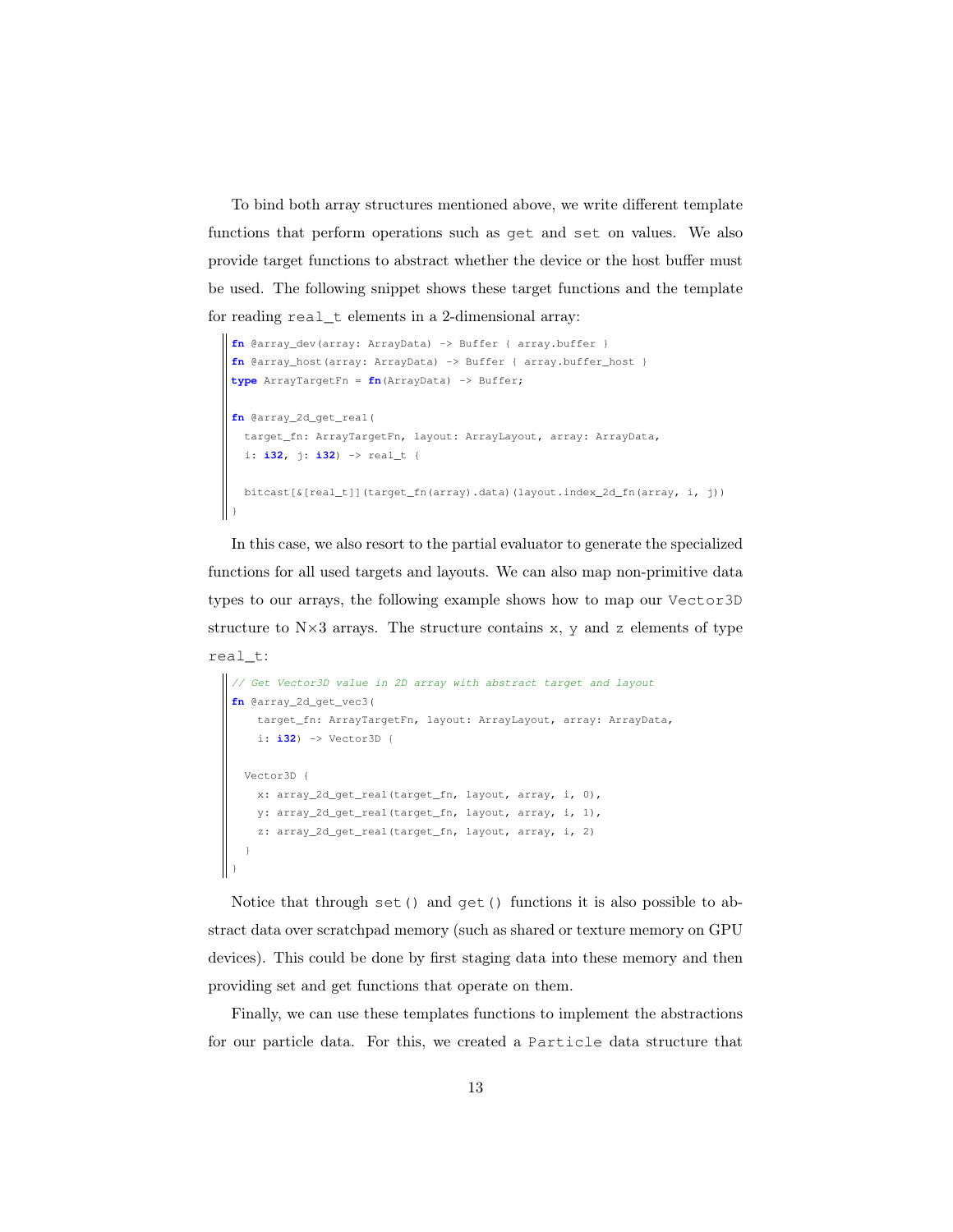holds the proper functions to write and read particle information:

```
struct Particle {
  set_position: fn(i32, Vector3D) -> (),
  get_position: fn(i32) -> Vector3D,
   // ...
\|\,\},
```
The Particle interface takes care of generating easy to use functions that map particle information to our ArrayData primitives. These functions can set and get particle properties, iterate over the neighbor lists and perform any operation that relies on the data layout and target. Thus, we can generate Particle structures for specific targets (host or device) and for distinct layouts. This is done through the make\_particle function:

```
fn @make_particle(
   grid: Grid, target_fn: ArrayTargetFn,
   vec3_layout: ArrayLayout, nb_layout: ArrayLayout) -> Particle {
 Particle {
   set_position: @|i, p| array_2d_set_vec3(target_fn, vec3_layout, grid.
      positions, i, p),
   get_position: @|i| array_2d_get_vec3(target_fn, vec3_layout, grid.
      positions, i),
   //...
 }
}
```
The structure generated by make\_particle contains the specialized functions for the layouts we specified, these functions access buffers in the memory space provided by the target function. To achieve a full abstraction, we then put it altogether with the device loop and the layout definition:

```
fn @ParticleVec3Layout() -> ArrayLayout { row_major_order_array(false) }
fn @particles(grid: Grid, f: fn(i32, Particle) -> ()) -> () {
 device().loop_1d(grid.nparticles, |i| {
   f(i, make_particle(grid, array_dev, ParticleVec3Layout(),
      NeighborlistLayout()));
 });
}
```
Data layout definitions such as the ParticleVec3Layout can also be written in the device-specific codes. Consider the NeighborlistLayout lay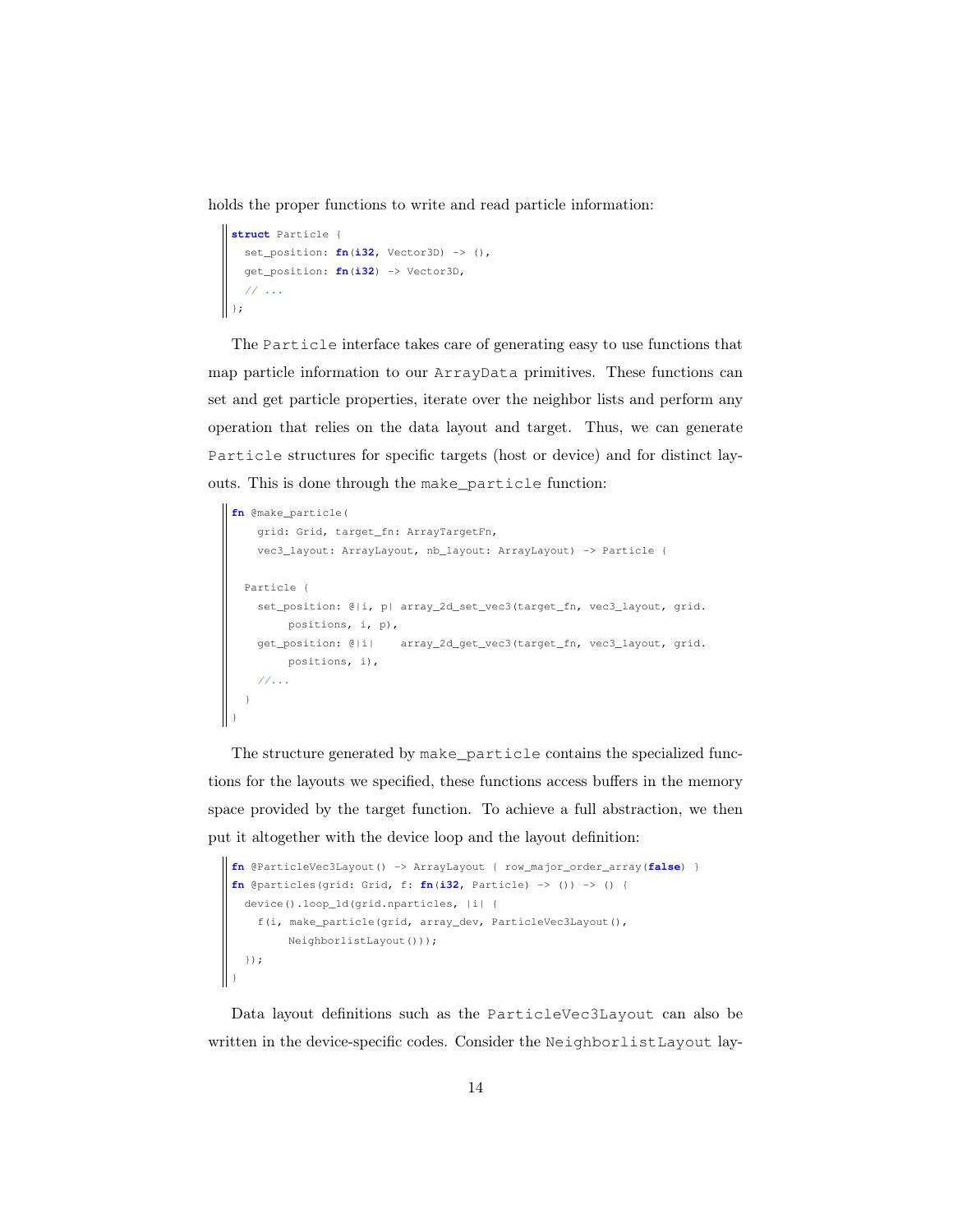out as an example: For the CPU it is optimal to store data in a particlemajor order to enhance locality per thread during access, and therefore improving cache utilization. For GPUs, neighbor-major order is preferable because it enhances coalesced memory access. Since each GPU thread computes a different particle, we keep all the nth neighbor for each particle contiguous in memory, causing threads to access these data in the same iteration and therefore reducing the number of required transactions to load the entire data. Nevertheless, the NeighborlistLayout has the same definition as the ParticleVec3Layout shown above for CPU targets, and is defined as a column major order array for GPU targets.

To show how simple it is to use our particles abstraction, consider the following example to compute particle-neighbor potentials:

```
particles(grid, |i, particle| {
  let pos_i = particle.get_position(i);
  particle.neighbors(i, |j| {
    let pos_j = particle.get_position(j);
    let del = vector_sub(pos_i, pos_j);
    let rsq = vector_len2(del);
     if rsq < rsq_cutoff {
     let f = potential(det, rsq);
      // update force for i (and j if half neighbor lists is being
      // used) with the computed force
    }
  });
\vert \vert } ) ;
```
We also provide a compute\_potential syntactic-sugar that can be used as follows to compute the Lennard-Jones potential (consider the lamba-function passed as the potential function used previously):

```
let sigma6 = pow(sigma, 6);
compute_potential(grid, half_nb, rsq_cutoff, @|del, rsq| {
 let sr2 = 1.0 / rsq;
 let \text{sr6} = \text{sr2} \times \text{sr2} \times \text{sr2} \times \text{sigma6};
 let f = 48.0 * sr6 * (sr6 - 0.5) * sr2 * epsilon;vector_scale(f, del) // returns the force to be added
});
```
AnyDSL can generate specialized variants for compute\_potential with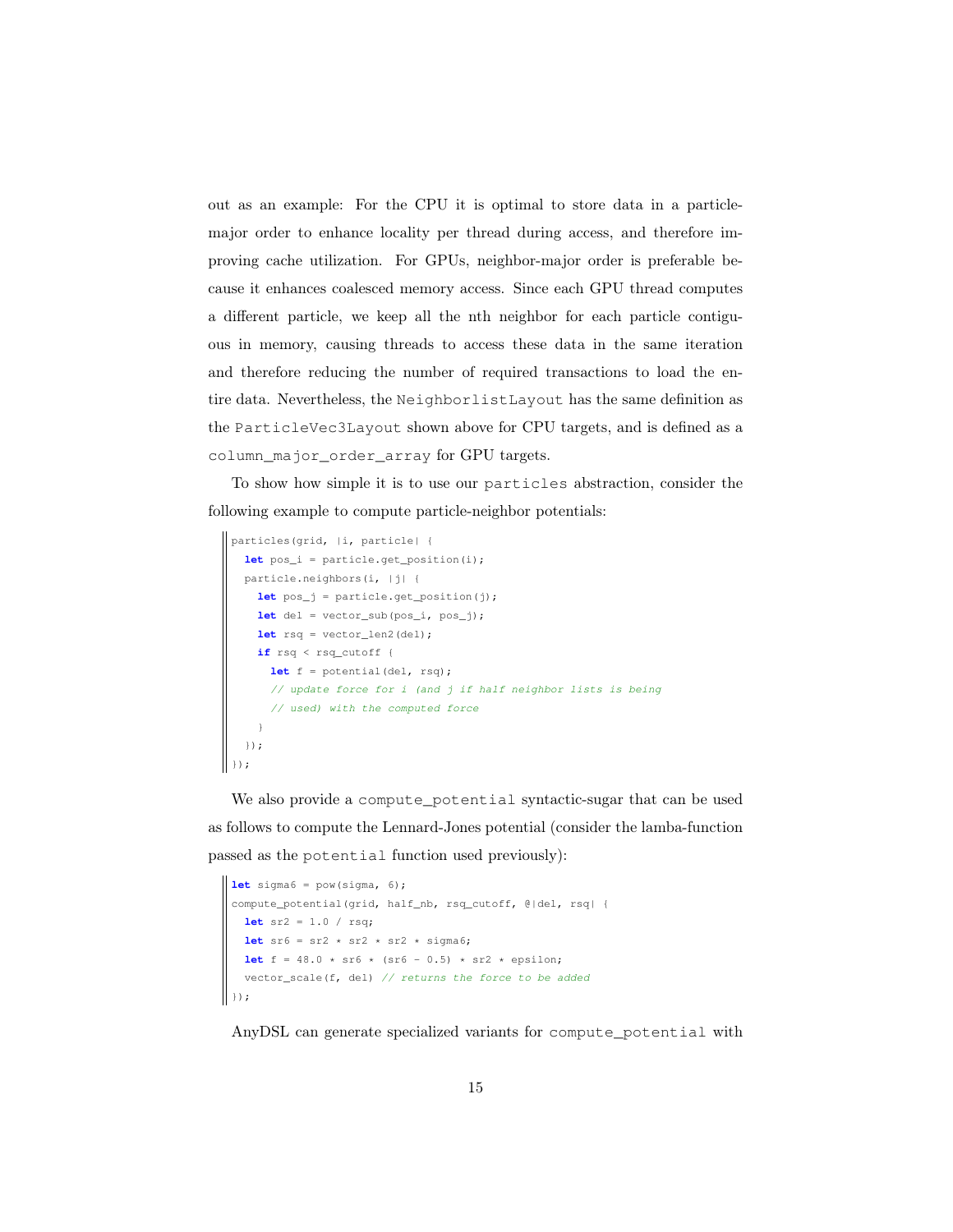full- and half-neighbor lists through the half\_nb parameter. This avoids extra conditions on full neighbor lists kernels that are just required with half neighbor lists. The same specialization is performed when building the neighbor lists.

All these abstractions provide a very simple and extensible way to work with different devices and data management. The template functions and layout specifications can be extended to support more complex operations and map to different data types. Furthermore, these can be used to yield a domain-specific interface (such as the Particle abstraction) to improve the usability of our library. This is accomplished with no overhead in the final generated code with AnyDSL.

## <span id="page-15-0"></span>4.3. Communication

The communication for our code can be separated in three routines as is also done in miniMD. These routines are listed below:

- Exchange: exchange particles that overlap the domain for the current rank, this particle becomes a local particle on the process it is sent to. This operation is not performed on every time step, but at an interval of  $n$  time steps,  $n$  is adjustable by the application.
- Border definition: defines the particles that are in the border of the current rank's domain, these particles are sent as ghost particles to the neighbor processes. This routine also is performed at every  $n$  time steps.
- Synchronization: uses the border particles defined in the border definition, and just sends them at every time step of the simulation. Since the number of particles to be sent is known beforehand, it is a less costly routine.

We provide a generic way to abstract the communication pattern on these routines through a higher-order function named communication\_ranks. This function receives both conditional functions to check whether particles must be exchanged or sent as ghost particles to neighbor ranks. PBC correction can also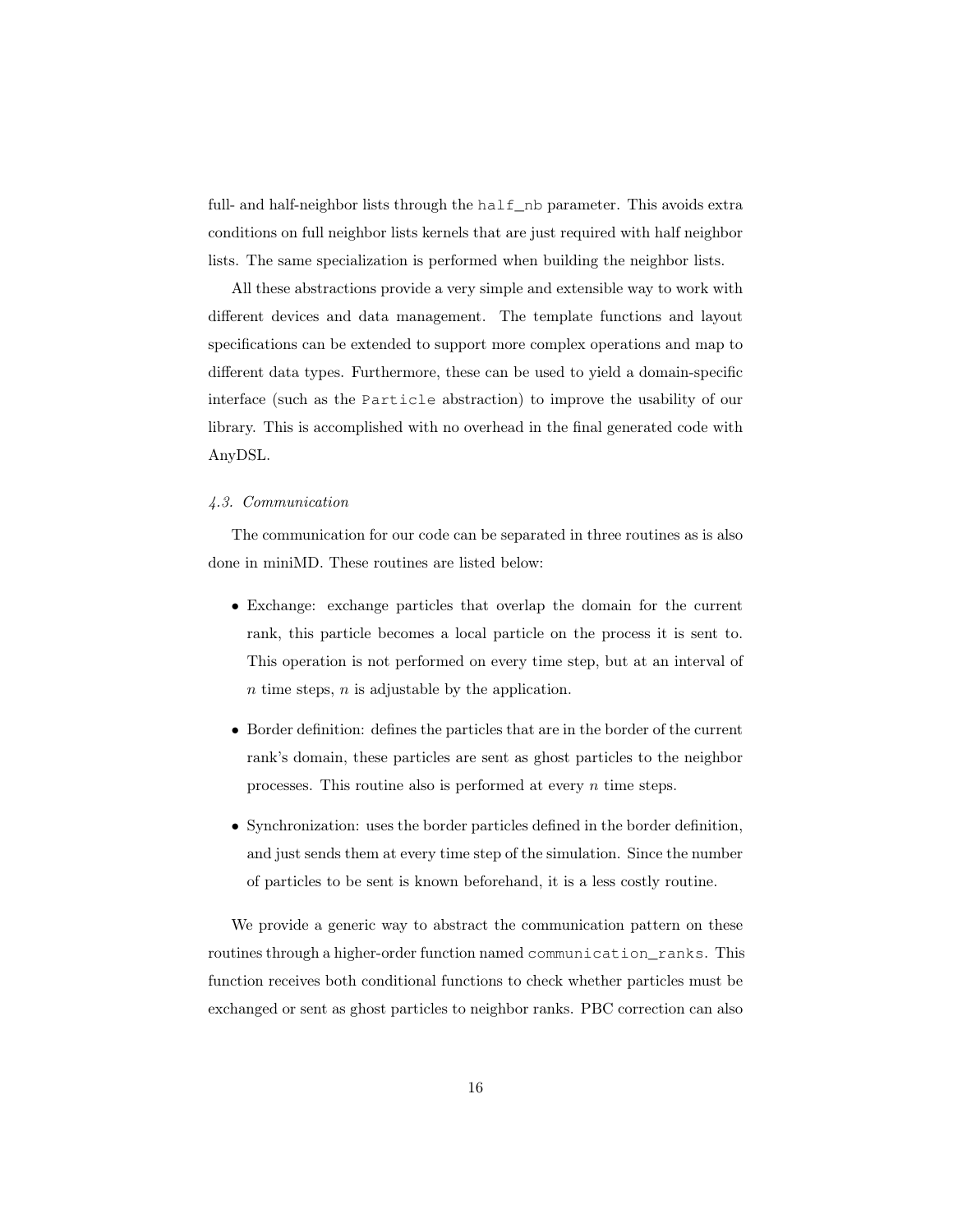be proper applied using these conditional functions, which greatly improves the flexibility for our communication code.

These conditional functions also help when coupling tinyMD with waLBerla because they separate the logic to check particle conditions from the packing and MPI send/recv routines that stay untouched. When using waLBerla domain partitioning, particle positions must be checked against the supplied waLBerla data structures (block forest domain), whereas for miniMD pattern we can just write simple comparisons in the 6 directions. The communication\_ranks implementation separating both strategies is listed as follows:

```
// Types for condition and communication functions
type CondFn = fn(Vector3D, fn(Vector3D) -> ()) -> ();
type CommFn = fn(i32, i32, CondFn, CondFn) -> ();
fn communication_ranks(grid: Grid, body: CommFn) -> () {
 if use_walberla() { // Use walberla for communication
    //...
    range(0, nranks as i32, |i| {
      let rank = get_neighborhood_rank(i);
      body(rank, rank, // Conditions to send and receive from rank
      @|pos, f| \{ /* Check for border condition with walberla */ },
      @|pos, f| { // Exchange condition
        for j in range(0, get_rank_number_of_aabbs(i)) {
          let p = pbc_correct(pos); // PBC correction
          if is_within_domain(p, get_neighbor_aabb(get_rank_offset(i) + j)) {
            f(p);
            break()
           }
        }
      });
    });
  } else { // Use 6D stencil communication like miniMD
    body(xnext, xprev, // Conditions to send to xnext
    \lbrack \ell \rbrack p, f \rbrack { if p.x > aabb.xmax - spacing * 2.0 { f(pbc_correct(p)); }},
    \ell |p, f| { \textbf{if } p.x > aabb.xmax - spacing { f(pbc\_correct(p)); } });
    body(xprev, xnext, // Conditions to send to xprev
    \lbrack \ell \rbrack p, f| { if p.x < aabb.xmin + spacing * 2.0 { f(pbc_correct(p)); }},
    \ell | p, f | \{ \text{ if } p.x \leq aabb.xml + spacing \{ f(pbc\_correct(p)); \} });// Analogous for y and z dimensions
  }
}
```
The communication\_ranks function can be used to pack particles and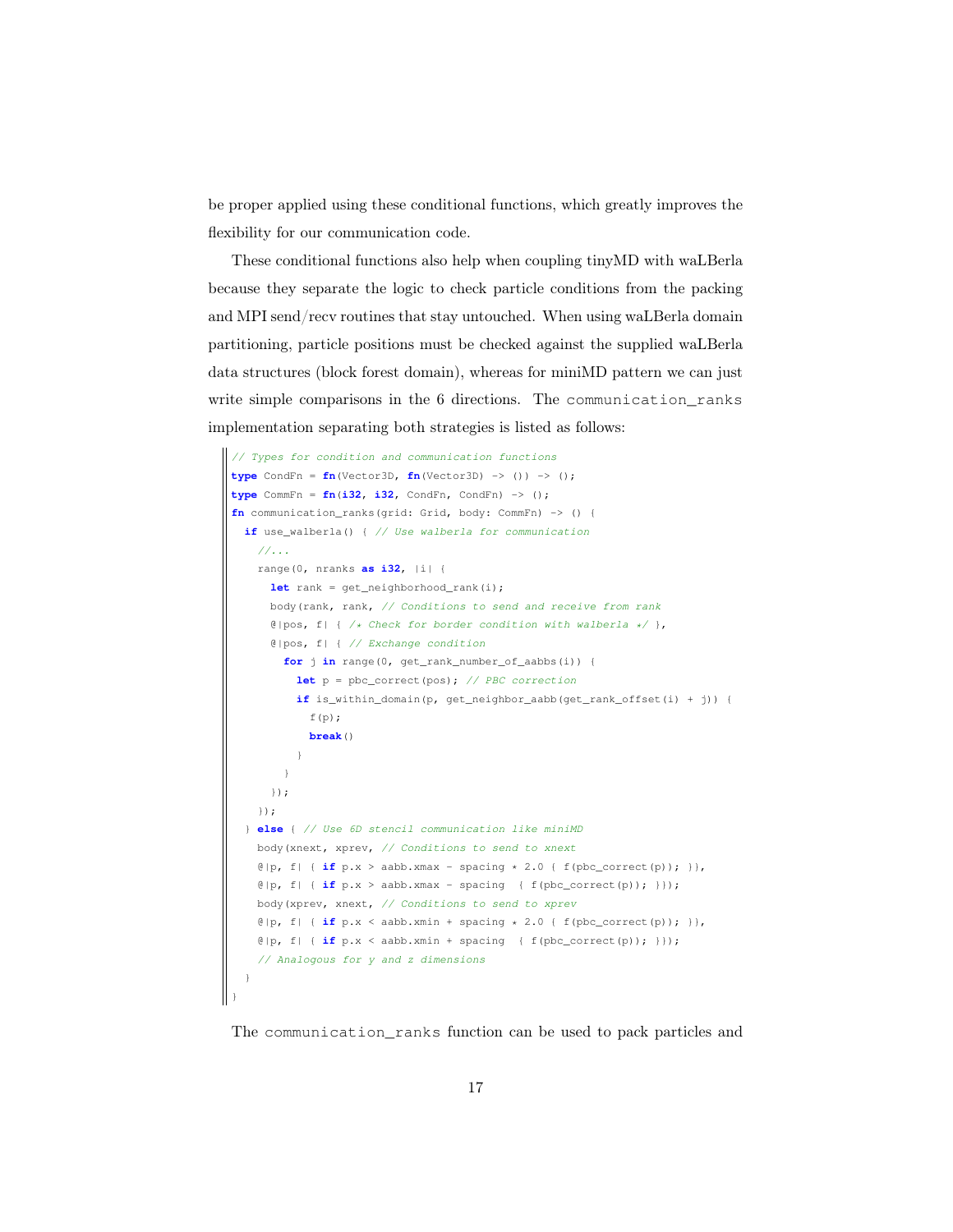to perform the MPI communications since it provides the functions to check for which particles must be packed and the ranks to send and receive data. The following snippet shows a simple usage to obtain the particles to be exchanged:

```
communication_ranks(grid, |rank, _, _, exchange_positions| {
   particles(grid, |i, particle| {
    exchange_positions(particle.get_position(i), @|pos| {
        // Here pos is a particle position that must be exchanged,
        // it already contains the proper PBC adjustments
     });
   });
\vert \vert } ) ;
```
On miniMD, a 6-stencil communication pattern is hard-coded to the simulation, which turns the code inflexible to be coupled to other technologies. This also shows an important benefit from higher-order functions, as code can be more easily coupled with other technologies by simply replacing functionality.

# 4.4. Summary of Benefits

This section summarizes the benefits of using the AnyDSL framework for both tinyMD and MD applications in general.

Separation of Concerns. We separate our force potential computation logic from device-specific code and rely on higher-order functions to map it to the proper target. This substantially reduces the effort in writing portable applications. We employ the same technique to abstract other procedures such as the MPI communication calls. Here, we adopt higher-order functions to define communication patterns (see [Section 4.3\)](#page-15-0).

Layers of Abstractions. We hide device-dependent code like our data layout (see [Section 4.2\)](#page-10-0) or device mapping (see [Section 4.1\)](#page-8-3) behind functions. These abstractions have zero overhead due to the partial evaluator (see below).

Compile-Time Code Specialization. We utilize Impala's partial evaluator to generate faster specialized code when one or more parameters are known at compiletime. This significantly reduces the amount and complexity of the code while still being able to generate all desired variants at compile time.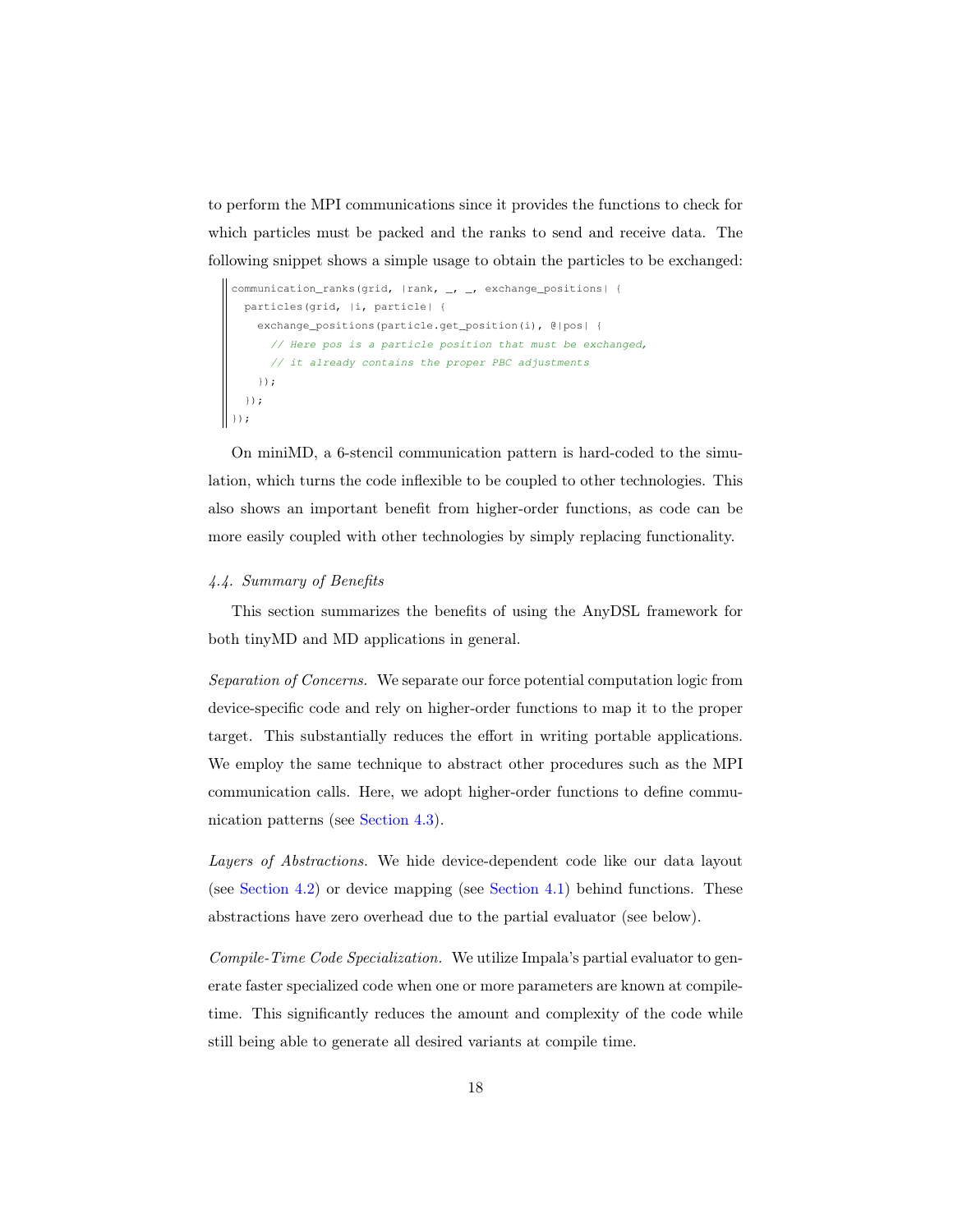## <span id="page-18-0"></span>5. Coupling tinyMD with waLBerla

In this section, we briefly present the fundamental concepts behind waLBerla to understand its load balancing mechanism. The most important characteristic is its domain partitioning using a forest of octrees called block forest. This kind of partitioning allows us to refine blocks in order to manage and distribute regions with smaller granularities. Furthermore, we explain how this block forest feature written in  $C++$  is integrated into our tiny MD Impala code.

waLBerla is a modern multi-physics simulation framework that supports massive parallelism of current peta- and future exascale supercomputers. Domain partitioning in waLBerla is done through a forest of octrees. The leaf nodes, so called blocks, can be coarsened or refined and distributed among different processes. [Figure 2](#page-19-0) depicts the waLBerla forest of octrees data structure with its corresponding domain partitioning.

For each local block, waLBerla keeps track of its neighbor blocks and the process rank that owns it. This information is important to determine to which processes we must communicate and with which blocks/subdomains we need to compare our particle positions.

To balance the simulation such that work is evenly distributed among the processes, it is first necessary to assign weights to each block in the domain. In this paper we use the number of particles located on a block as the weight of the block. The weight is not only used during the distribution of blocks, it is also used to determine whether a block should be refined (when it reaches an upper threshold) or merged (when it reaches a lower threshold). Different algorithms are available in waLBerla to distribute the workload. The algorithms can be categorized into space-filling curves [\[29\]](#page-33-7), graph partitioning and diffusive schemes. In this paper we concentrate on space-filling curves, more specifically the Hilbert [\[30\]](#page-34-0) and Morton [\[31\]](#page-34-1) (or z-order) curves.

To couple applications and combine their functionality can save a lot of effort as one does not have to re-implement the functionality. In this paper, we chose to couple the load balancing implementation from waLBerla with tinyMD. As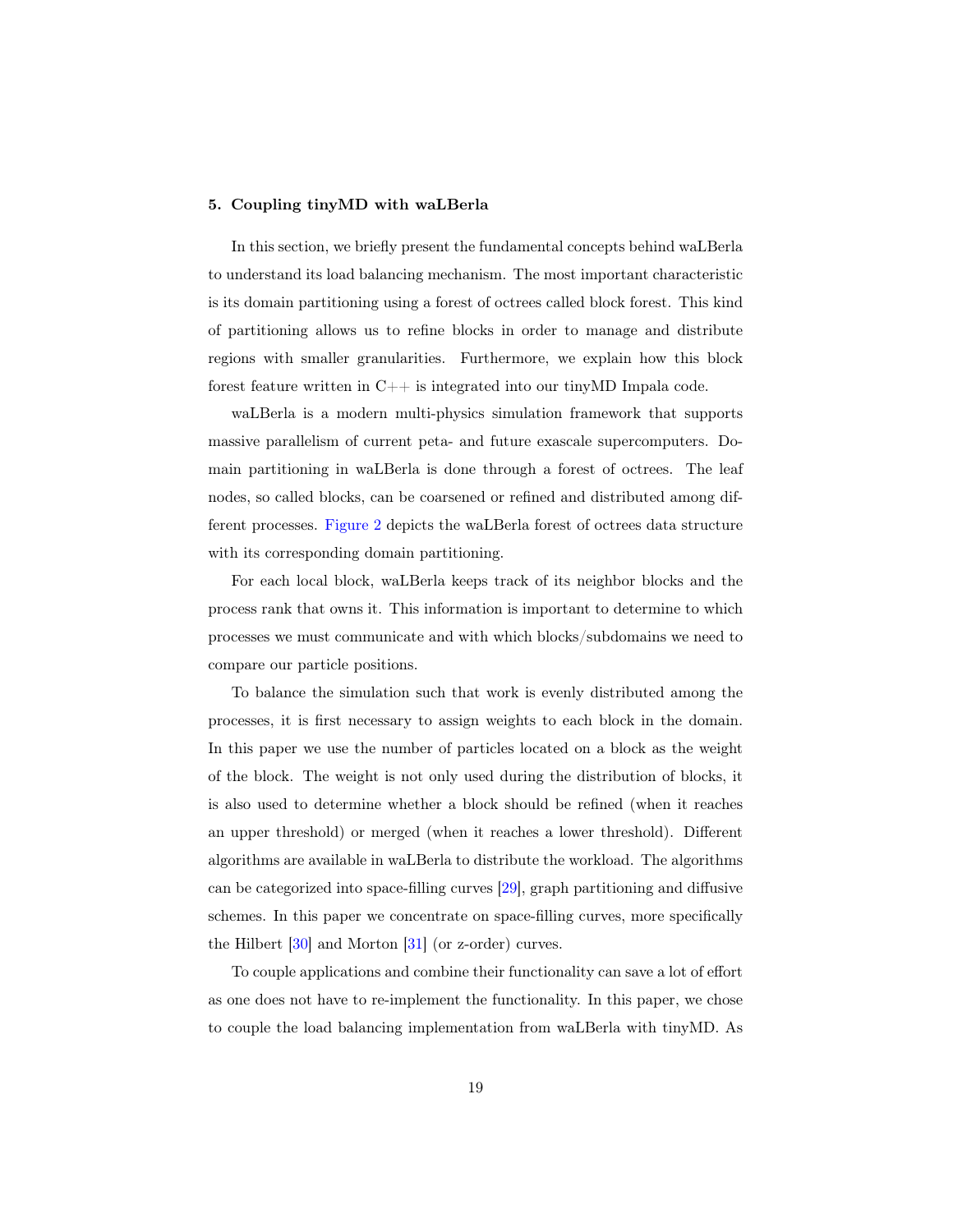

<span id="page-19-0"></span>Figure 2: Schematic 2D illustration of the waLBerla block forest domain partitioning. At left, the forest of octrees is depicted, where it is possible to observe the refinement of the blocks. At right, the domain partitioning for the correspondent block forest is depicted. On 3D simulations, refined blocks produce 8 child blocks in the tree instead of 4.

this part of the code does not have to be portable to different devices we can rely on an external framework. One could try to implement a portable code for it, but the amount of work and complexity to do so may not be worth the benefits. Nevertheless, we can exploit AnyDSL to optimize our simulation kernels, memory management and other parts of the application that can be advantageous, and then rely on existing implementations to avoid redoing work that does not give benefits in the end.

Since our Impala implementation turns out to be compiled to LLVM IR at some point, we can link  $C/C++$  code with it using Clang. Therefore, we write an interface from Impala and C++ in order to do the coupling. [Section 4.3](#page-15-0) already presented how our communication code is integrated through the usage of routines that fetch information provided by waLBerla. In this section, we focus on how these routines and other parts of the load balancing are written.

The first part is to initialize the waLBerla data structures, the block forest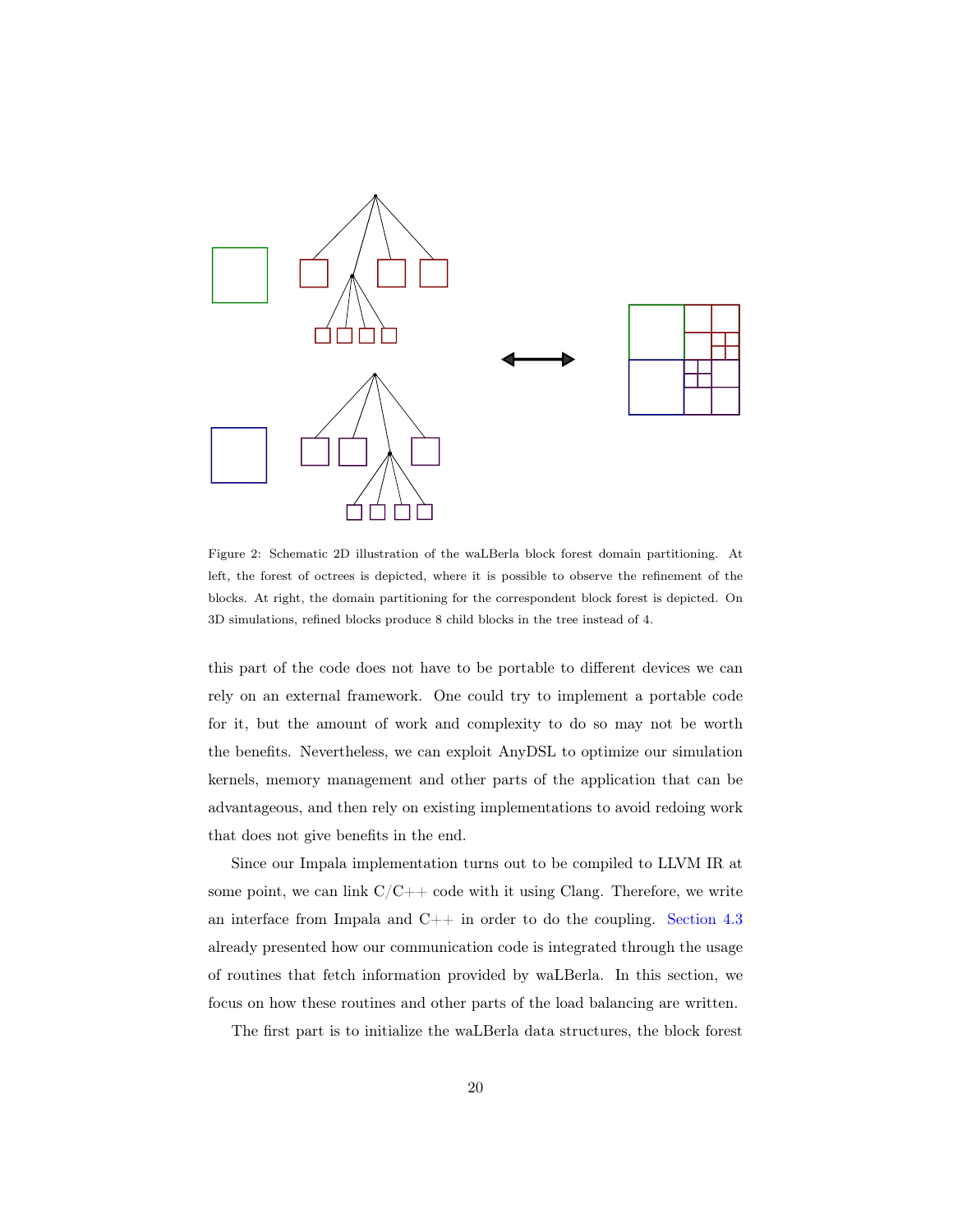

<span id="page-20-0"></span>Figure 3: Transformation from waLBerla block forest domain to tinyMD regular AABB. The union of blocks is performed so all blocks that belong to the current process are converted to tinyMD simple AABB structure, which only supports rectangular domains. Crop is performed to remove empty space and reduce the amount of allocated memory. On simulations which the empty space size is not significant, the crop operation can be skipped.

is created using the bounding box information from tinyMD. When the block forest for a process is adjusted due to the balancing, the tinyMD bounding box is also changed, and since tinyMD does not have a block forest implementation, we just transform the waLBerla block forest into a simple AABB structure. This is done by performing an union of all blocks that belongs to the current process. In the end, the domain can occupy a larger region than necessary, but this does not affect the results, just the memory allocation.

In some extreme cases where we only fill part of the global domain with particles, the whole empty part of the domain can end up being assigned to a single process, which turns it to allocate an amount of memory proportional to the global domain. To mitigate this issue, we simply define a process bounding box as enough to comprise its particles—or in other words, we crop the domain. Since tinyMD bounding box is only useful to define cells and distribute the particles over them, this does not affect the correctness of the simulation. [Figure 3](#page-20-0) depicts how the union and cropping transform the grid on tinyMD.

To crop the AABB, a reduction operation is required. The following code shows how this is performed using the reduce\_aabb function abstracted by the device:

```
let b = AABB {
  xmin: grid.aabb.xmax,
  xmax: grid.aabb.xmin,
```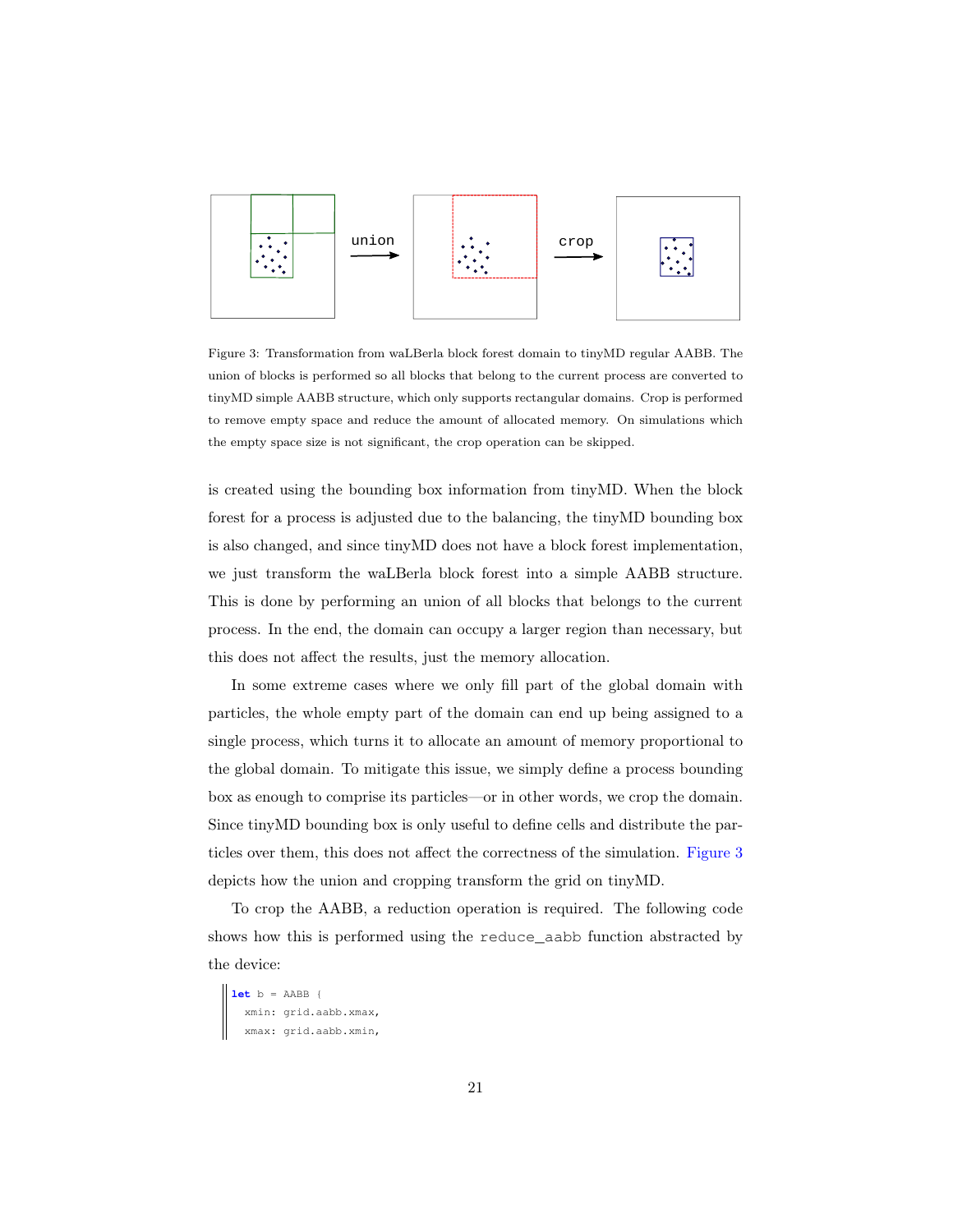```
// ... analogous to y and z
 };
let red_aabb_fn = @|aabb1: AABB, aabb2: AABB| {
  AABB {
     xmin: select(aabb1.xmin < aabb2.xmin, aabb1.xmin, aabb2.xmin),
    xmax: select(aabb1.xmax > aabb2.xmax, aabb1.xmax, aabb2.xmax),
     // ... analogous to y and z
   }
};
let aabb = device().reduce_aabb(grid.nparticles, b, red_aabb_fn, @|i| {
  let pos = particle.get_position(i);
  AABB {
    xmin: pos.x,
    xmax: pos.x
     // ... analogous to y and z
   }
\vert \vert } ) ;
```
Note that reduce\_aabb is device-specific and is optimally implemented on GPU, which also demonstrates benefits obtained through the Device abstraction presented on [Section 4.1.](#page-8-3) One can also observe how simple it is with AnyDSL to execute device code with non-primitive data types, in this case the AABB structure. Furthermore, reduction can also be used to count the number of particles within a domain, which is useful to obtain the weights for the load-balancing, the following code shows how it is written in tinyMD:

```
let sum = @|a: i32, b: i32| { a + b };
computational_weight = device().reduce_i32(nparticles, 0, sum, |i| {
 select(is_within_domain(particle.get_position(i), aabb), 1, 0)
}) as u32;
communication_weight = device().reduce_i32(nghost, 0, sum, |i| {
 select(is_within_domain(particle.get_position(nparticles+i), aabb), 1, 0)
}) as u32;
```
Next step for the coupling is to provide a function in tinyMD to update the neighborhood of a process. We first build the list of neighbors using the waL-Berla API in  $C_{++}$  and then call a tinyMD function to update the neighborhood data in tinyMD. An important part of the process is to perform a conversion from the dynamic  $C++$  container data types to simple arrays of real\_t (in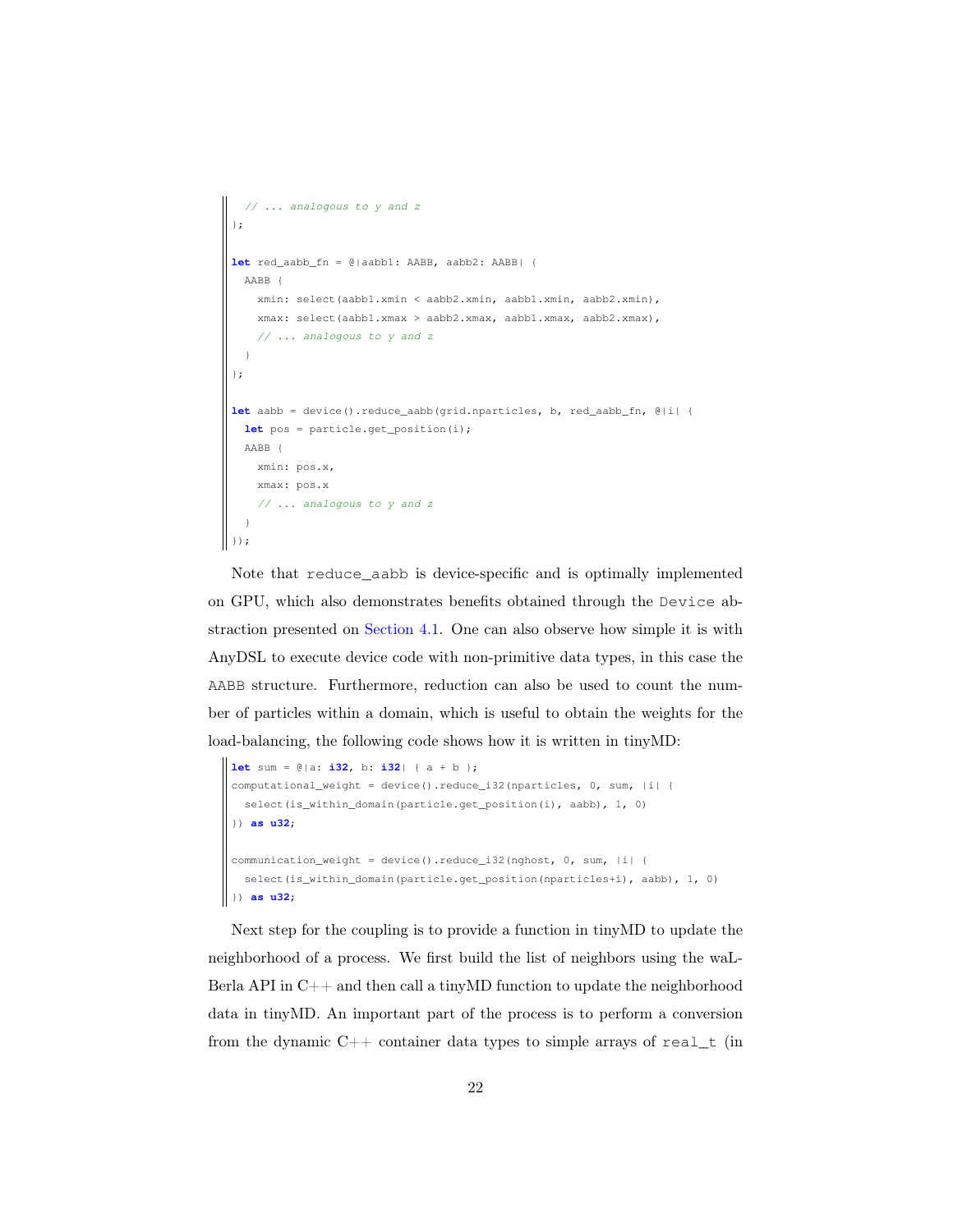case of the boundaries) and integers (in case of neighbor processes ranks and number of blocks per neighbor process). This conversion is necessary because (a) Impala does not support this dynamic types from  $C++$  and (b) code that executes on GPU, more specifically the particle position checking presented on [Section 4.3](#page-15-0) also does not support these dynamic data types.

Finally, it is also necessary to perform serialization and de-serialization of our particle data during the balancing step. This is required because the blocks data must be transferred to their new process owners during the distribution. Since waLBerla is an extensible framework, it provides means to call custom procedures when a block must be moved from or to another process. This allow us to implement (de)serialization functions on tinyMD, which also updates the local particles that are exchanged. The communication in these routines is entirely handled by waLBerla, hence no MPI calls are performed by tinyMD.

## <span id="page-22-0"></span>6. Evaluation

We evaluated tinyMD as well as miniMD on several CPU and GPU architectures. We chose the following CPUs:

|            | Cascade Lake: Intel(R) $Xeon(R)$ Gold 6246 CPU | $@3.30 \text{ GHz}$     |
|------------|------------------------------------------------|-------------------------|
| Skylake:   | Intel(R) $Xeon(R)$ Gold 6148 CPU               | $@2.40 \text{ GHz}$     |
| Broadwell: | Intel(R) $Xeon(R)$ CPU E5-2697 v4              | $\circledcirc$ 2.30 GHz |

And the following GPUs:

| <b>Pascal:</b> GeForce GTX 1080            | $(8GB$ memory) |
|--------------------------------------------|----------------|
| Turing: GeForce RTX 2080 Ti (11 GB memory) |                |
| Volta: Tesla V100-PCIe-32GB (32 GB memory) |                |

We ran each simulation over 100 time steps—each time step with 0.005. We performed particle distribution over cells and reneighboring every 20 time-steps with double-precision floating point and full neighbor interaction. We use the Lennard-Jones potential with parameters  $\epsilon = 1$  and  $\sigma = 1$  (see [Equation 2\)](#page-6-1). The particles setup in tinyMD is the same as in miniMD, as well as the cutoff radius of 2.5 and the Verlet buffer of 0.3.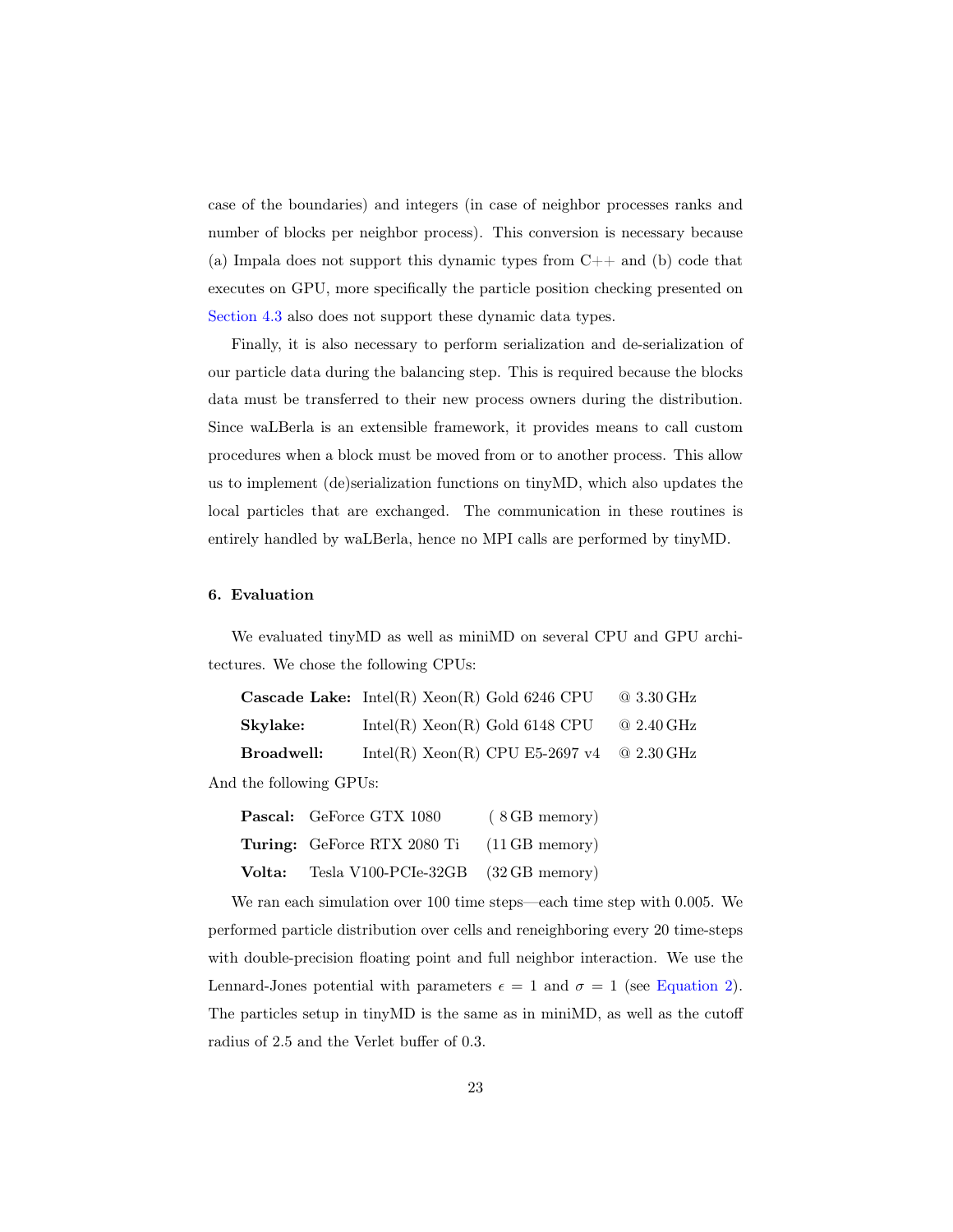

<span id="page-23-0"></span>Figure 4: Execution time in seconds (lower is better) for force calculation and neighbor list creation a 100 time-steps simulation on CPU architectures. Simulations were performed with  $32^3$ unit cells with 4 particles per unit cell. Tests were performed in a single core (no parallelism) with fixed frequency. For AVX (Broadwell), AnyDSL emitted code with worse performance due to data gather and scatter operations, therefore results for scalar instructions are shown.

For multi-node benchmarks, particles are exchanged with neighbor ranks at each 20 time-steps before distribution over cells and reneighboring, and communications to update the particle positions within ghost layers are done every time-step with neighbor ranks.

For CPU, tests were performed in a single core (no parallelism) with fixed frequency, we simulated a system configuration of  $32<sup>3</sup>$  unit cells with 4 particles per unit cell. For tinyMD, the Impala compiler generates Thorin code that is further compiled with Clang/LLVM 8.0.0. For miniMD, we use the Intel Compiler (icc) 18.0.5.

On GPU benchmarks we simulate a system configuration of  $80<sup>3</sup>$  unit cells with 4 particles per unit cell (2.048.000 particles in total). Both versions use the CUDA compilation tools V9.2.148, with CUDA driver version 10.2 and NVRTC version 9.1, for miniMD the Kokkos variant is required to execute on GPUs.

[Figure 4](#page-23-0) depicts the force calculation and neighbor list creation times for tinyMD and miniMD for the CPU architectures. For AVX Broadwell architecture, tinyMD produced poor vectorized code because of the gather and scatter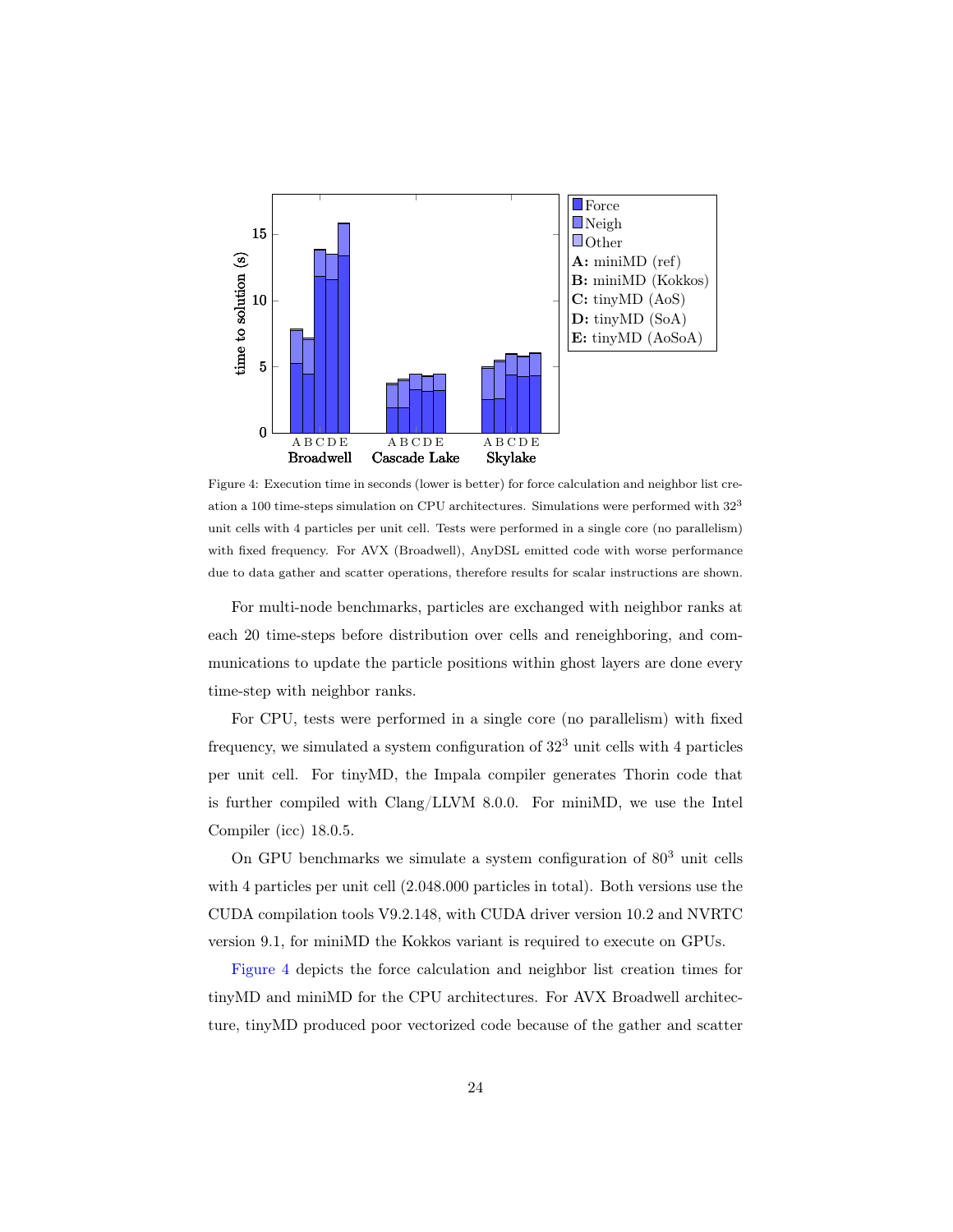

<span id="page-24-0"></span>Figure 5: Execution time in seconds (lower is better) for force calculation and neighbor list creation a 100 time-steps simulation on GPU architectures. Simulations were performed with 80<sup>3</sup> unit cells with 4 particles per unit cell.

operations, and therefore the results for scalar operations are used, that is why the miniMD performance is much better for this architecture. Note that this pairwise interactions kernels do not provide a straightforward way for vectorization, hence the compiler requires sophisticated vectorization analysis algorithms to achieve good performance within CPU cores. For the AVX512 processors Cascade Lake and Skylake, AnyDSL produced more competitive code compared to miniMD, although the generated code is still inferior than the one generated by the Intel compiler.

This demonstrates a limitation for AnyDSL, as the auto-vectorizer is not capable of generating the most efficient variant for the potential kernels, this can be due either because of (a) the compiler itself (AnyDSL/Impala code must be compiled with Clang) or (b) the transformations performed by the AnyDSL compiler.

In all of the cases, however, it is possible to notice that the neighbor list creation performance is better for tinyMD (on AVX512 processors, it outperforms miniMD by more than a factor of two). This can be a result of both (a) specialized code generation for both half- and full-neighbor lists creation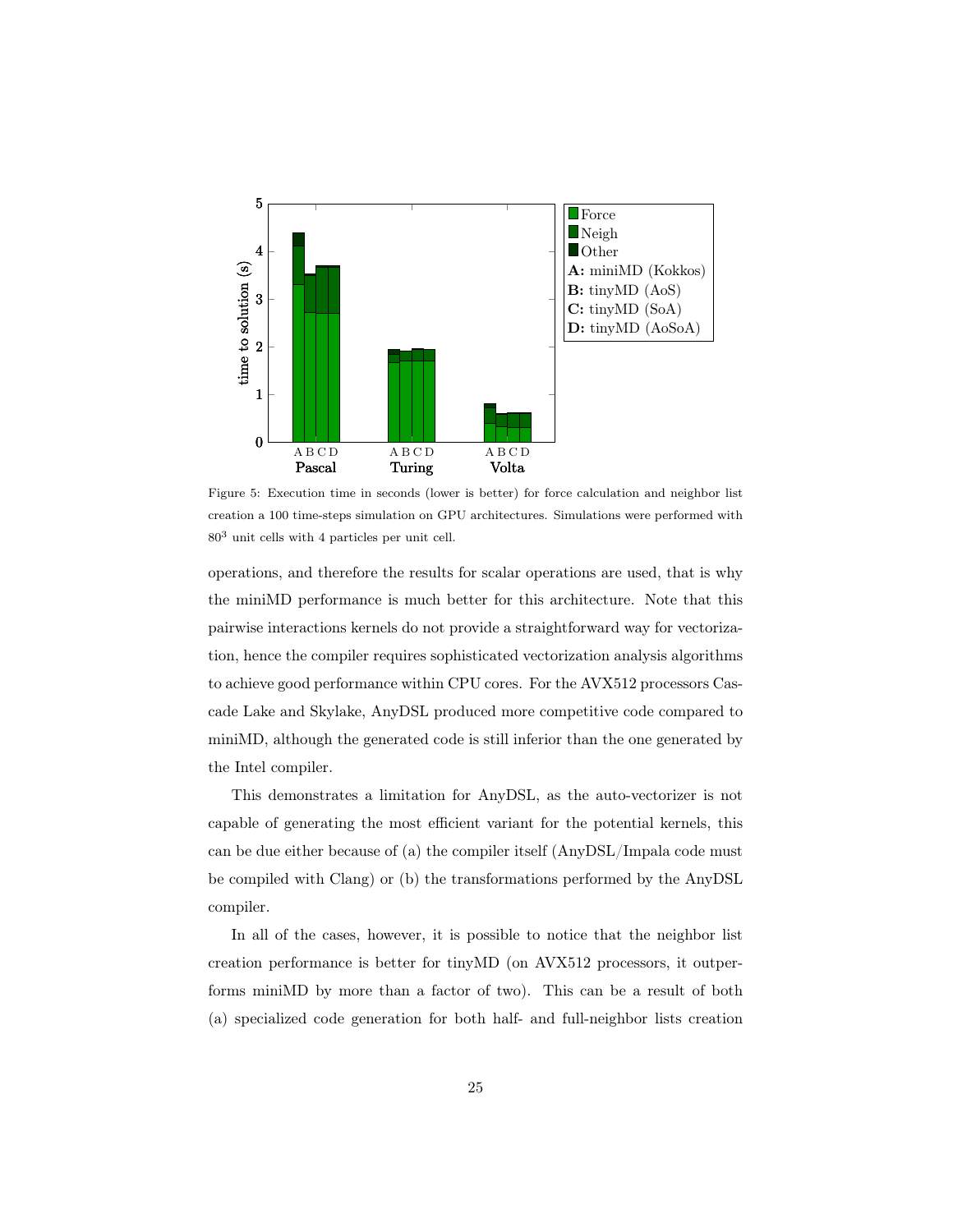and (b) usage of vectorization instructions to check for particle distances. As for the data layout, the structure of arrays is the best layout for the particle Vector3D data on CPU. This data layout enhances locality for data in the same dimension, and therefore can improve the speedup to gather data into the vector registers.

[Figure 5](#page-24-0) depicts the force calculation and neighbor list creation times for tinyMD and miniMD for the GPU architectures. For Pascal and Volta architectures, all tinyMD variants outperform miniMD. It is also noticeable that the performance advantage comes from the force compute time, which demonstrates tinyMD can generate performance-portable MD kernels to different devices. For Turing architecture, the performance for miniMD is slightly faster than tinyMD slower variants, and the fastest one (array of structures) moderately outperforms miniMD. The time difference for distinct Vector3D arrays data layout on GPU is mostly concentrated in the neighbor list creation, where we can observe the array of structures delivers the best performance.

#### 6.1. Weak Scalability

For the CPU weak scalability tests we chose the same miniMD setup used for the single core evaluation. For every node involved a  $96<sup>3</sup>$  system of unit cells was included into the simulation domain. Hence, the total number of particles simulated is  $3.538.944 \times \text{number of nodes.}$ 

The tests were executed on the SuperMUC-NG supercomputer. MPI ranks are mapped to the cores of two Intel Skylake Xeon Platinum 8174 processors (24 physical cores each) on each node. The processors are accompanied by a total of 96 GB of main memory. All physical cores were used resulting in 48 MPI ranks per node.

[Figure 6](#page-26-0) depicts the time to solution for both tinyMD and miniMD executing on different number of nodes. Although miniMD delivered superior results on our single core experiments, we can notice that for this configuration tinyMD presented a better performance. This happened because for this configuration the neighbor lists creation and communication times overcame the faster force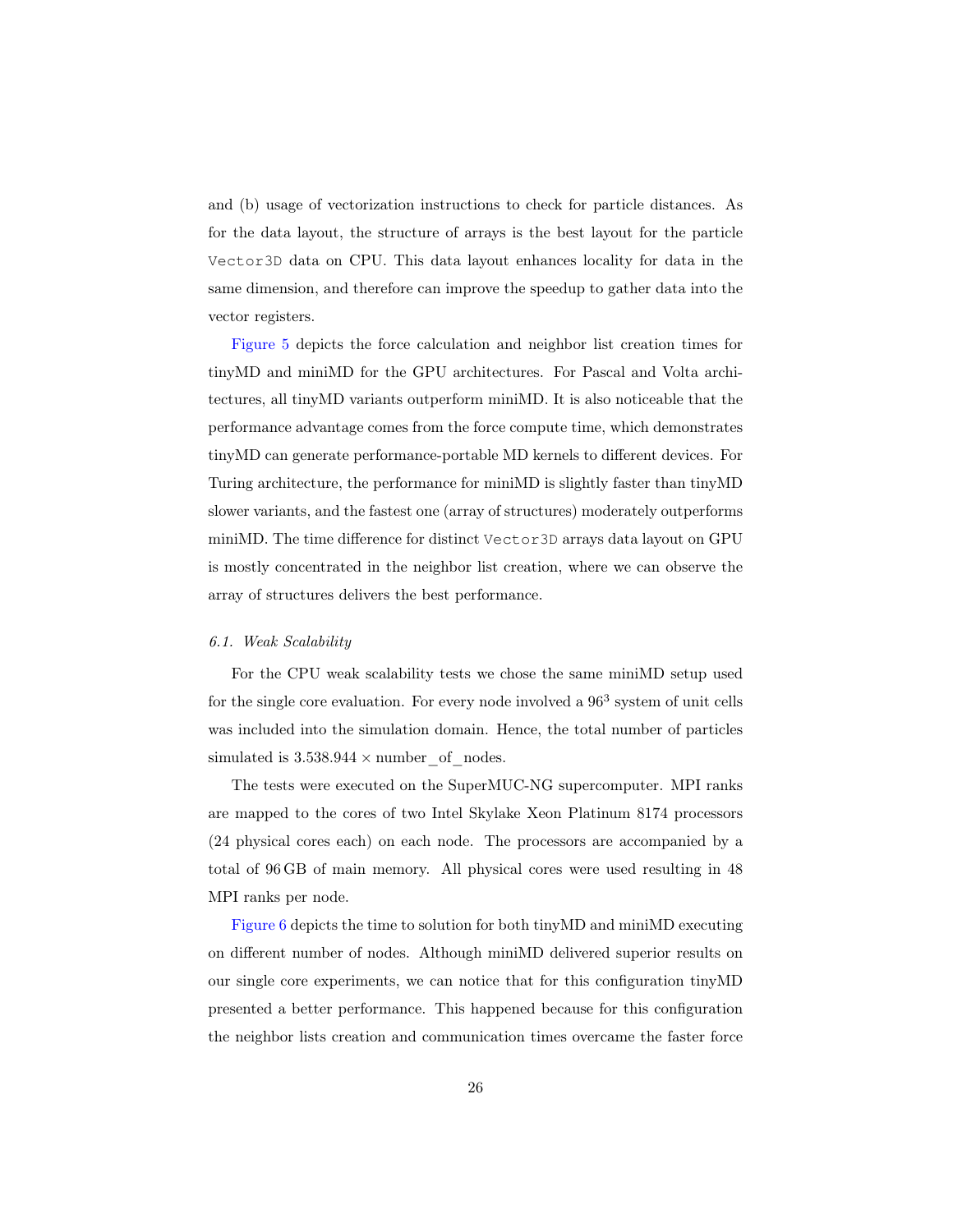

<span id="page-26-0"></span>Figure 6: Weak-scaling comparison between tinyMD and miniMD for CPU on SuperMUC-NG. For 256 and 1024 nodes miniMD crashed with memory violation errors and, hence, results were interpolated.

field kernel in miniMD. tinyMD keeps perfect scaling for all amount of nodes, whereas miniMD starts to degrade its parallel efficiency over 512 nodes. Therefore tinyMD provides very competitive weak-scaling results in comparison to state-of-the-art applications.

We performed the experimental tests for GPU weak-scalability on the Piz Daint supercomputer using the XC50 compute nodes. Each node consists of a NVIDIA Tesla P100 16GB GPU, together with an Intel Xeon E5-2690 v3 @ 2.60GHz processor with 12 cores, and 64 GB of main memory. Each MPI rank is mapped to a GPU in our simulation—so one rank per node. For each GPU, a  $50<sup>3</sup>$  system of unit cells was included in the simulation domain, resulting in a total of  $500.000 \times$  number of gpus particles.

[Figure 7](#page-27-0) depicts the time to solution for tinyMD on GPU. From 1 to 4 nodes, tinyMD executes faster than for more nodes, which is expected because with less than 8 nodes, there is no remote communication in all directions. Since GPU compute kernels are much faster compared to CPU, remote communication consumes a bigger fraction of the total time and this can affect the scalability. From 8 to 1024 nodes where remote communication is performed in all directions, it is reasonable to state that tinyMD presented perfect scalability.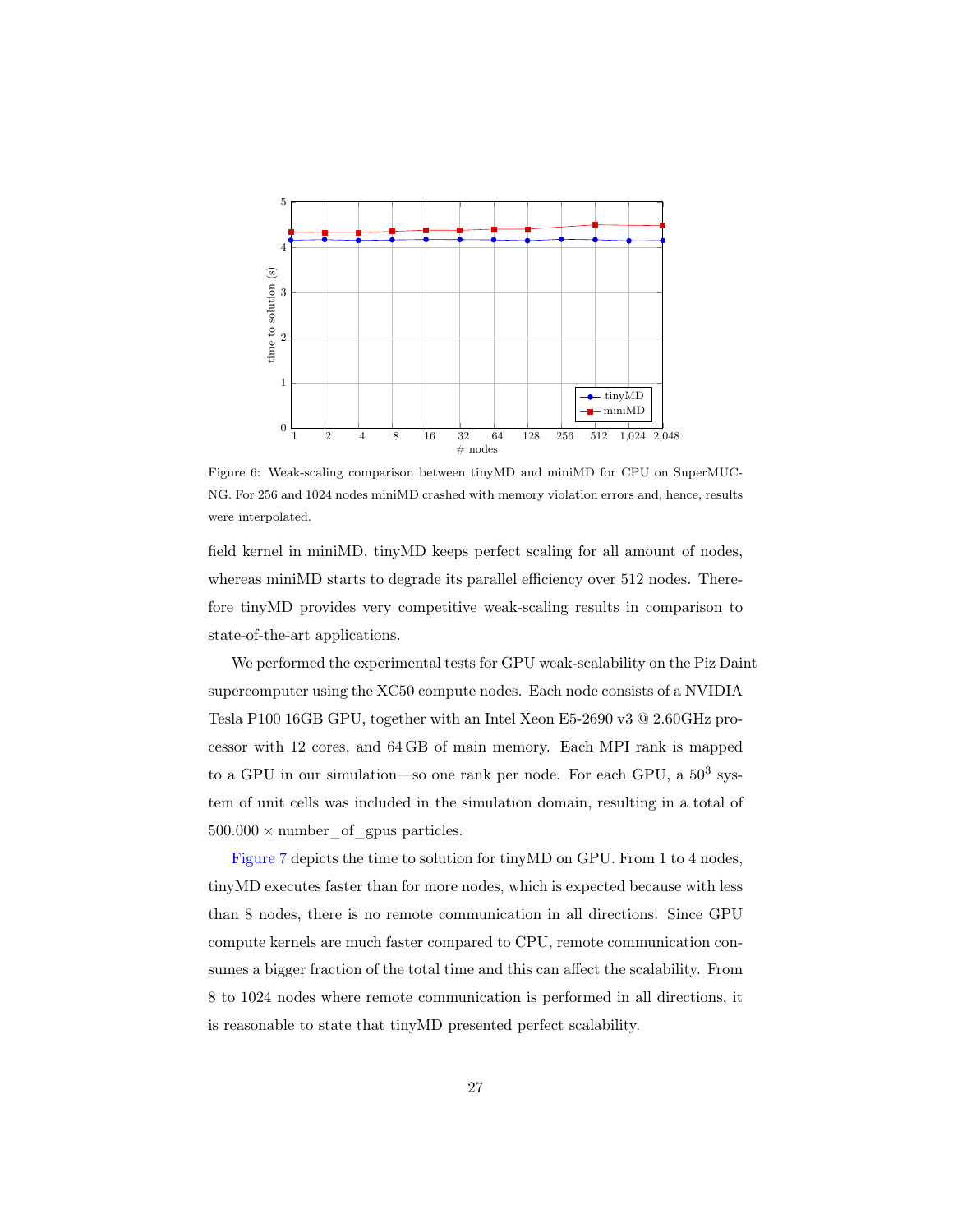

<span id="page-27-0"></span>Figure 7: Weak-scaling results for tinyMD on the Piz Daint supercomputer. Each process is mapped to a node with one NVIDIA Tesla P100 16GB GPU.

For miniMD, we were not able to produce weak-scalability results because we could not manage to compile it properly on the Piz Daint GPU cluster. The current compiler versions available in the cluster delivered error messages during compilation and the ones that were able to compile generated faulted versions of miniMD, which delivered unclear MPI errors during runtime. Nevertheless, the presented results for tinyMD are enough to demonstrate its weak-scaling capability on GPU clusters.

#### 6.2. Load Balancing

For the load balancing experiments, we also execute our tests on SuperMUC-NG with 48 CPU cores per node. In this experiments, the Spring-Dashpot contact model was used, with the stiffness and damping values set to zero, which means that particles keep static during the simulation. In order to measure the balancing efficiency, we distribute the particles evenly in half of the domain, using a diagonal axis to separate the regions with and without particles. When more nodes are used in the simulation, the domain is also extended in the same proportion, hence the proportion of particles to nodes remains the same.

We perform 1000 time steps during the simulation, and the load balancing is performed before the simulation begins. This performs a good way to measure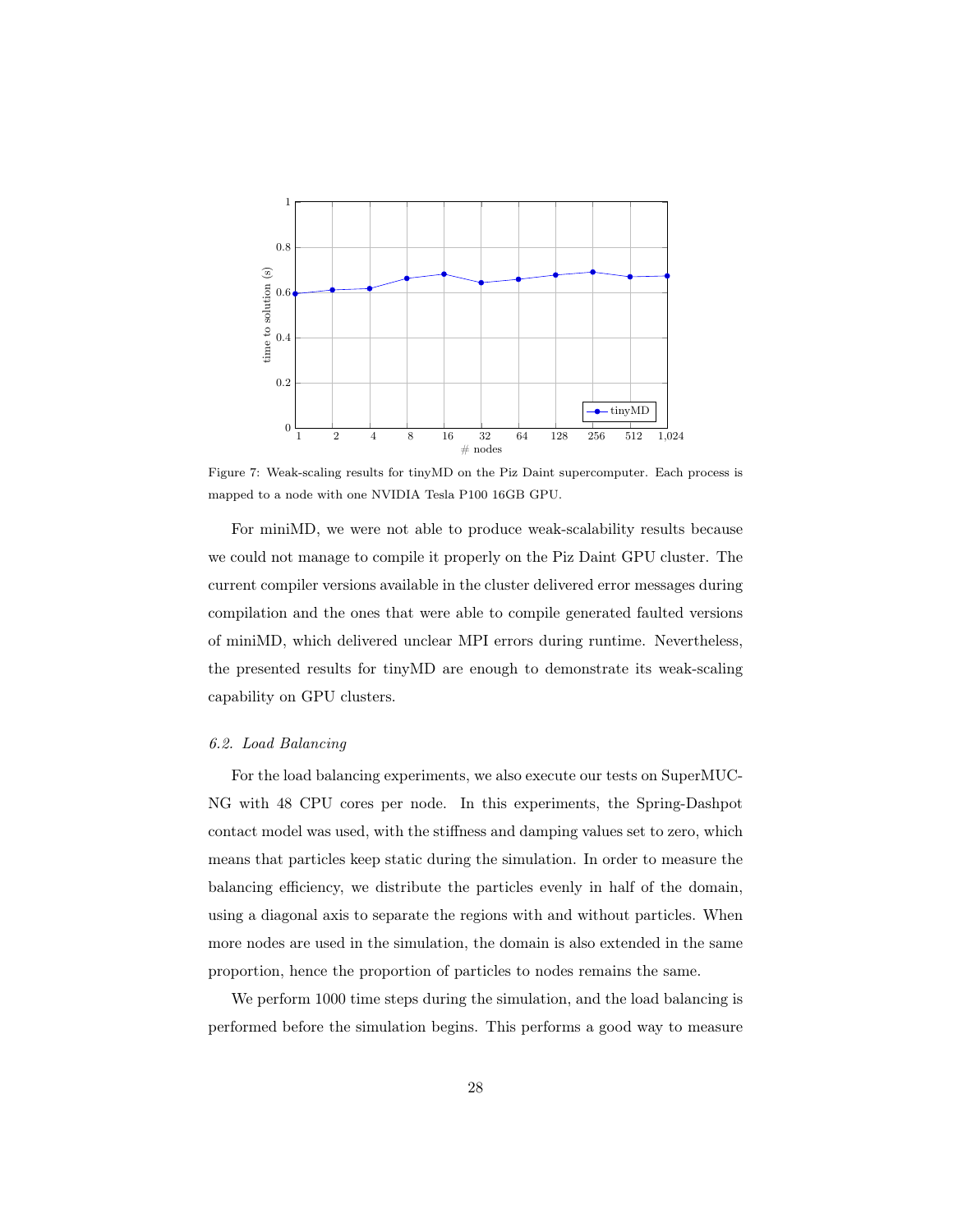

<span id="page-28-0"></span>Figure 8: Load-balancing results for tinyMD on SuperMUC-NG with the Spring-Dashpot contact model. For each node involved, the domain is extended by a  $96<sup>3</sup>$  system of unit cells, and particles are then distributed through half of the domain using a diagonal axis.

the load balancing efficiency because we can expect an improved speedup close to a factor of two. We use a system of  $96<sup>3</sup>$  unit cells per node (48 cores), with 442.368 particles per node. We performed experiments with Hilbert and Morton space-filling curves methods to balance the simulation.

[Figure 8](#page-28-0) depicts the time to solution for the load balancing experiments. Both balanced and imbalanced simulations scale well during the experiments, and it is also possible to notice the performance benefit from the balanced simulations. The benefit as previously mentioned is close to a factor of two, and the difference between Morton and Hilbert methods is not too significant, with Hilbert being more efficient at some node sizes.

Although the load balancing feature works on GPU simulations, the communication code using waLBerla domain partitioning takes a considerable fraction of their time. Therefore a different strategy on this communication code is necessary for GPU accelerators to reduce the fraction of the communication time compared to the potential kernels and then achieve benefits from load-balancing. For this reason, we just show the experimental results on SuperMUC-NG for CPU compute nodes.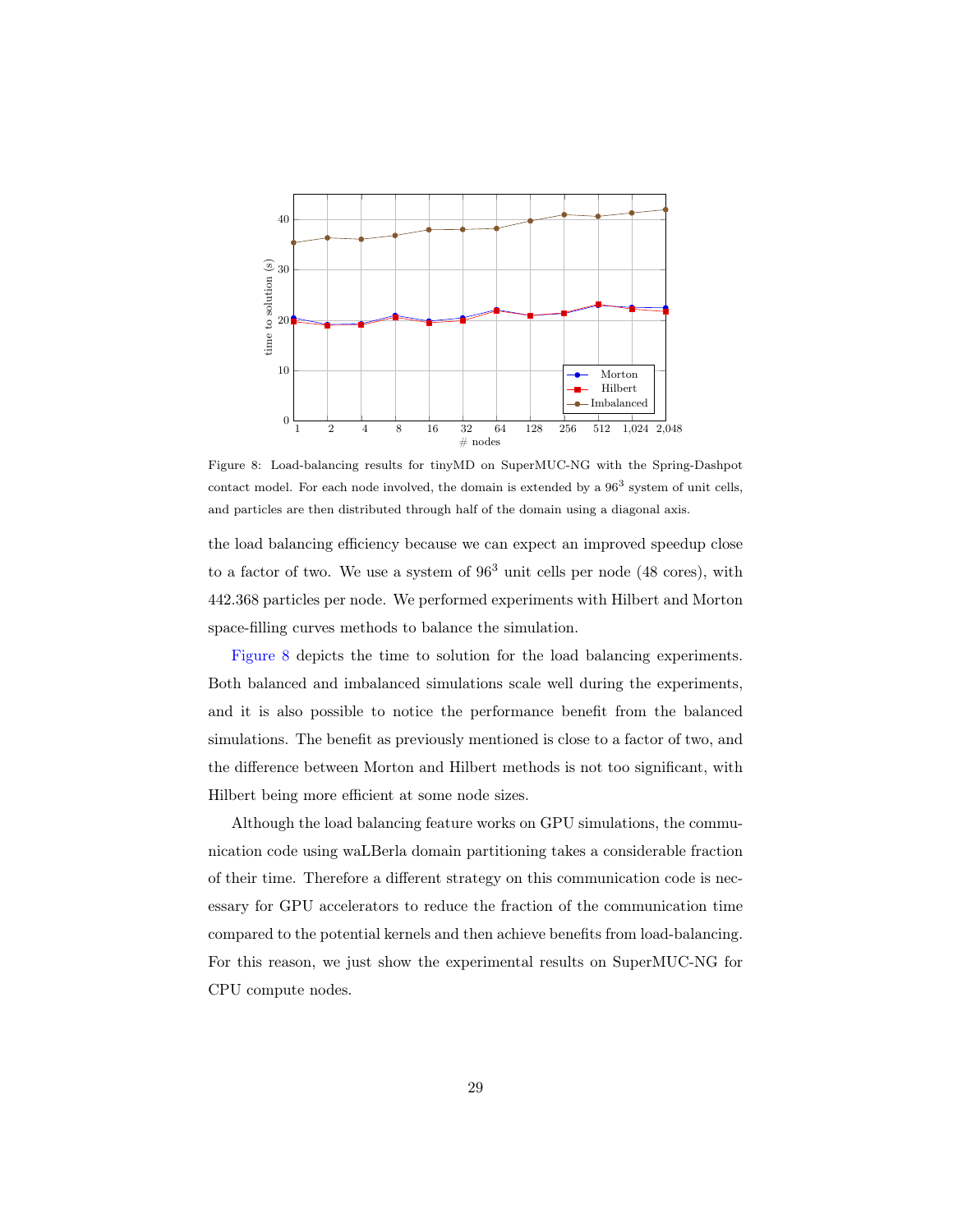## 7. Conclusion

This paper presents tinyMD: an efficient, portable, and scalable implementation of an MD application using the AnyDSL partial evaluation framework. To evaluate tinyMD, we compare it with miniMD, implemented in  $C++$  that relies on the Kokkos library to be portable to GPU accelerators. We discuss the implementation differences regarding code portability, data layout and MPI communication.

To achieve performance-portability on most recent processors and supercomputers, we provide abstractions in AnyDSL that allow our application to be mapped to distinct hardware and be compiled with different data layouts. All this can be done with zero overhead due to partial evaluation, which is one of the main advantages we get when using AnyDSL.

Moreover, we also couple our application with the waLBerla multi-physics framework to use its load balancing mechanism within tinyMD simulations. This emphasizes how our Impala code can be coupled to other implementations, avoiding doing work that otherwise would not generate benefits. Furthermore, we show how this coupling can be made easier when using higher-order functions in tinyMD communication code to abstract the communication pattern. This permit us to insert the waLBerla communication logic into tinyMD by just replacing functionality.

Performance results for tinyMD on single CPU and GPU show that it is competitive with miniMD on both single CPU cores and single GPU accelerators, as well as on supercomputer running on several compute nodes. Weak scalability results on the SuperMUC-NG and Piz Daint supercomputers demonstrate that tinyMD achieves perfect scaling on top supercomputers for the presented benchmarks. The load-balancing results on SuperMUC-NG demonstrate that our strategy for coupling tinyMD and waLBerla works as expected, since the balanced simulations in our experiments reach a speedup close to a factor of two compared to the imbalanced simulations when filling just half of the domain.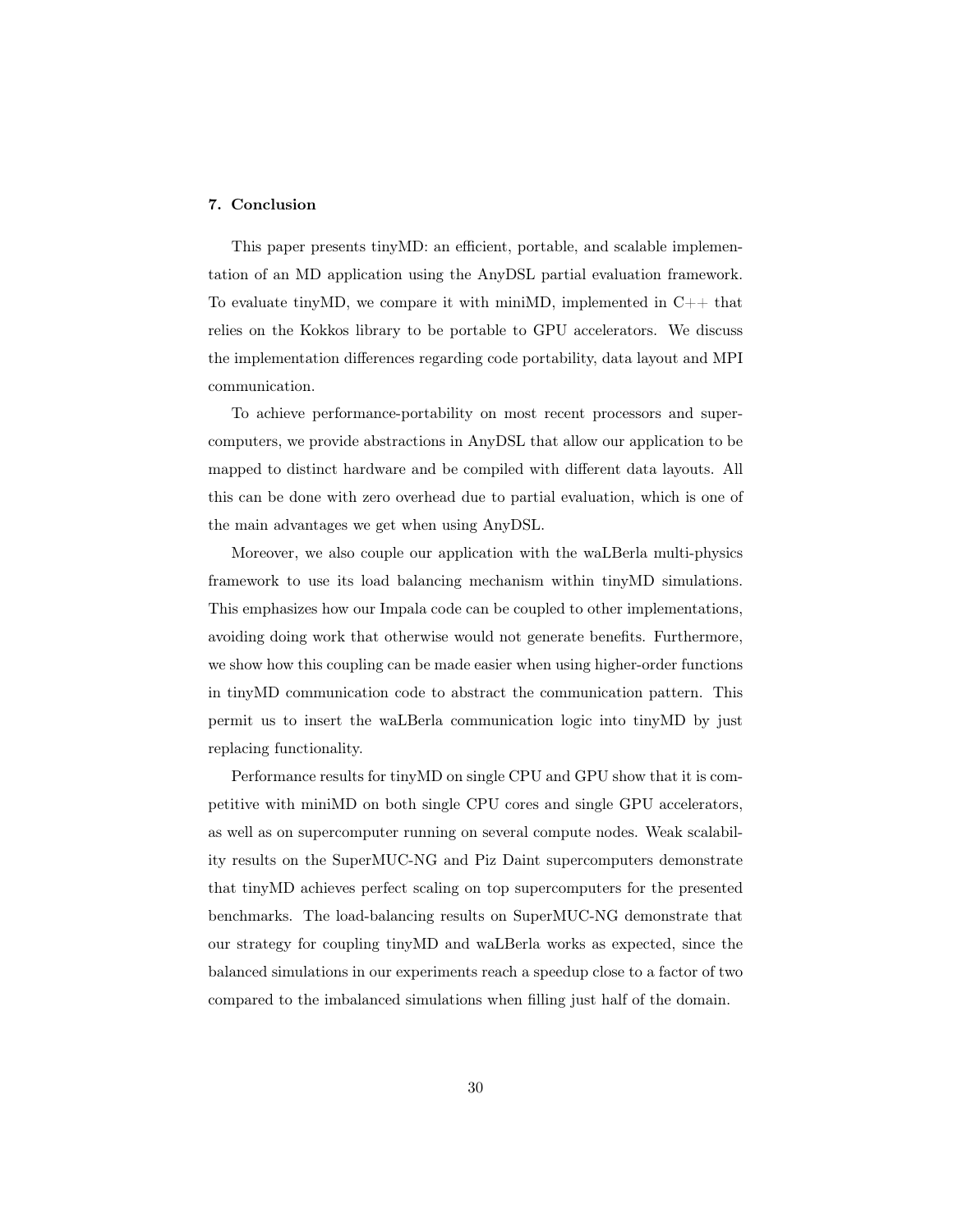#### References

- <span id="page-30-0"></span>[1] H. C. Edwards, C. R. Trott, Kokkos: Enabling performance portability across manycore architectures, in: 2013 Extreme Scaling Workshop (xsw 2013), 2013, pp. 18–24. [doi:10.1109/XSW.2013.7](http://dx.doi.org/10.1109/XSW.2013.7).
- <span id="page-30-1"></span>[2] M. Bauer, S. Eibl, C. Godenschwager, N. Kohl, M. Kuron, C. Rettinger, F. Schornbaum, C. Schwarzmeier, D. Thönnes, H. Köstler, U. Rüde, walberla: A block-structured high-performance framework for multiphysics simulations, Computers and Mathematics with Applications[doi:https:](http://dx.doi.org/https://doi.org/10.1016/j.camwa.2020.01.007) [//doi.org/10.1016/j.camwa.2020.01.007](http://dx.doi.org/https://doi.org/10.1016/j.camwa.2020.01.007).
- <span id="page-30-2"></span>[3] C. Godenschwager, F. Schornbaum, M. Bauer, H. Köstler, U. Rüde, A framework for hybrid parallel flow simulations with a trillion cells in complex geometries, in: Proceedings of the International Conference on High Performance Computing, Networking, Storage and Analysis, SC '13, Association for Computing Machinery, New York, NY, USA, 2013, pp. 1–12. [doi:10.1145/2503210.2503273](http://dx.doi.org/10.1145/2503210.2503273).
- <span id="page-30-3"></span>[4] F. Schornbaum, U. Rüde, Massively parallel algorithms for the lattice boltzmann method on nonuniform grids, SIAM Journal on Scientific Computing 38 (2) (2016) C96–C126. [doi:10.1137/15M1035240](http://dx.doi.org/10.1137/15M1035240).
- <span id="page-30-4"></span>[5] P. A. Cundall, O. D. L. Strack, A discrete numerical model for granular assemblies, Géotechnique 29 (1) (1979) 47–65. [doi:10.1680/geot.1979.](http://dx.doi.org/10.1680/geot.1979.29.1.47) [29.1.47](http://dx.doi.org/10.1680/geot.1979.29.1.47).
- <span id="page-30-5"></span>[6] J. Schmitt, H. Köstler, J. Eitzinger, R. Membarth, Unified code generation for the parallel computation of pairwise interactions using partial evaluation, in: 2018 17th International Symposium on Parallel and Distributed Computing (ISPDC), 2018, pp. 17–24. [doi:10.1109/ISPDC2018.](http://dx.doi.org/10.1109/ISPDC2018.2018.00012) [2018.00012](http://dx.doi.org/10.1109/ISPDC2018.2018.00012).
- <span id="page-30-6"></span>[7] D. van der Spoel, E. Lindahl, B. Hess, G. Groenhof, A. E. Mark, H. J. C.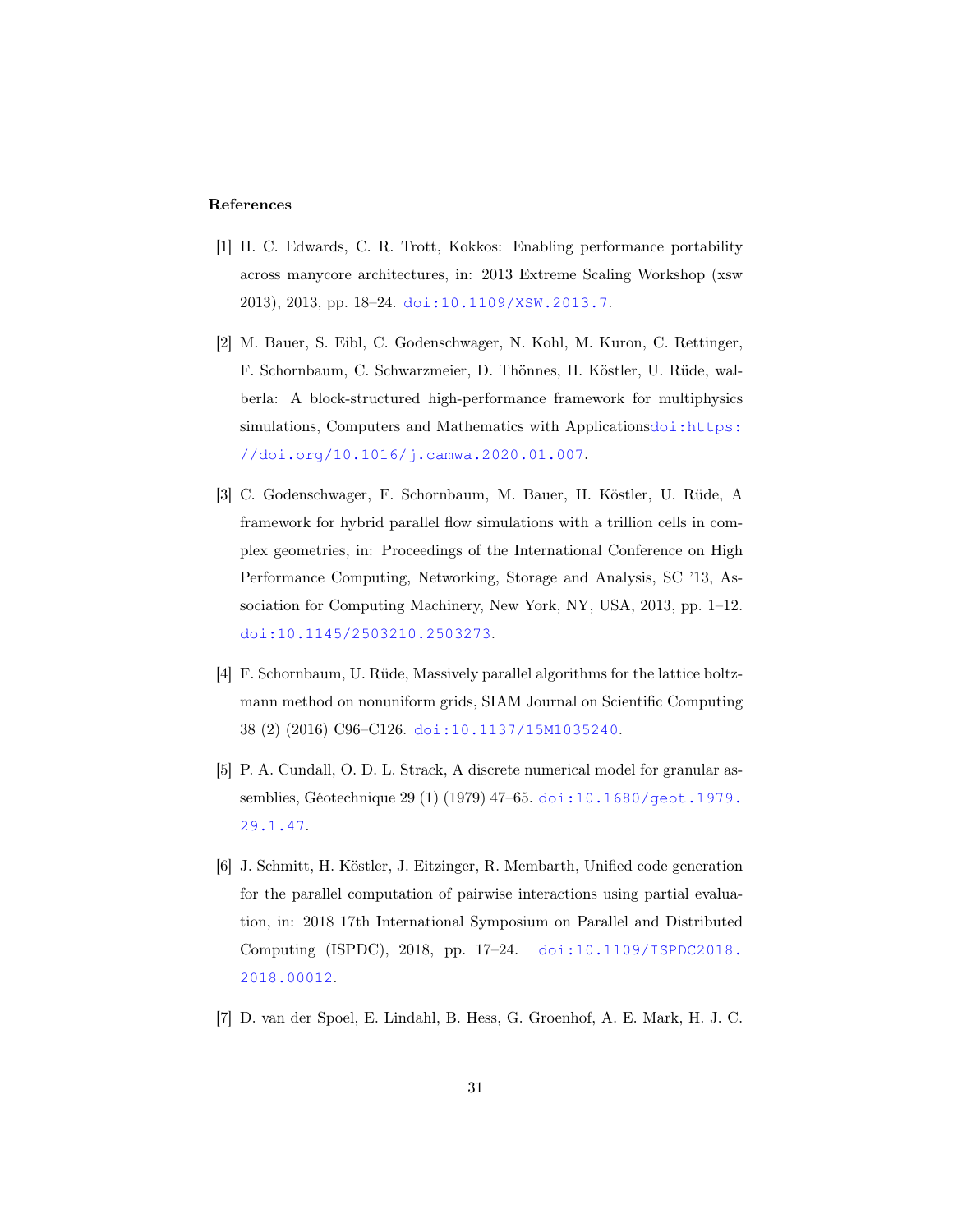Berendsen, GROMACS: fast, flexible, and free, Journal of Computational Chemistry 26 (16) (2005) 1701–1718. [doi:10.1002/jcc.20291](http://dx.doi.org/10.1002/jcc.20291).

- <span id="page-31-0"></span>[8] M. J. Abraham, T. Murtola, R. Schulz, S. Páll, J. C. Smith, B. Hess, E. Lindahl, Gromacs: High performance molecular simulations through multilevel parallelism from laptops to supercomputers, SoftwareX 1-2 (2015) 19 – 25. [doi:https://doi.org/10.1016/j.softx.2015.06.001](http://dx.doi.org/https://doi.org/10.1016/j.softx.2015.06.001).
- <span id="page-31-1"></span>[9] S. Páll, M. J. Abraham, C. Kutzner, B. Hess, E. Lindahl, Tackling exascale software challenges in molecular dynamics simulations with gromacs, in: S. Markidis, E. Laure (Eds.), Solving Software Challenges for Exascale, Springer International Publishing, Cham, 2015, pp. 3–27.
- <span id="page-31-2"></span>[10] S. Páll, B. Hess, A flexible algorithm for calculating pair interactions on simd architectures, Computer Physics Communications 184 (12) (2013)  $2641 - 2650$ . [doi:10.1016/j.cpc.2013.06.003](http://dx.doi.org/10.1016/j.cpc.2013.06.003).
- <span id="page-31-3"></span>[11] S. Plimpton, Fast parallel algorithms for short-range molecular dynamics, Journal of Computational Physics 117 (1) (1995)  $1 - 19$ . [doi:10.1006/](http://dx.doi.org/10.1006/jcph.1995.1039) [jcph.1995.1039](http://dx.doi.org/10.1006/jcph.1995.1039).
- <span id="page-31-4"></span>[12] W. M. Brown, A. Kohlmeyer, S. J. Plimpton, A. N. Tharrington, Implementing molecular dynamics on hybrid high performance computers – particle–particle particle-mesh, Computer Physics Communications 183 (3) (2012) 449 – 459. [doi:https://doi.org/10.1016/j.cpc.2011.](http://dx.doi.org/https://doi.org/10.1016/j.cpc.2011.10.012) [10.012](http://dx.doi.org/https://doi.org/10.1016/j.cpc.2011.10.012).
- <span id="page-31-5"></span>[13] M. Li, J. Lin, X. Lu, K. Hamidouche, K. Tomko, D. K. Panda, Scalable minimd design with hybrid MPI and openshmem, in: Proceedings of the 8th International Conference on Partitioned Global Address Space Programming Models, PGAS 2014, Eugene, OR, USA, October 6-10, 2014, 2014, pp. 24:1–24:4. [doi:10.1145/2676870.2676893](http://dx.doi.org/10.1145/2676870.2676893).
- <span id="page-31-6"></span>[14] L. Rieber, S. Mahony, minimds: 3d structural inference from high-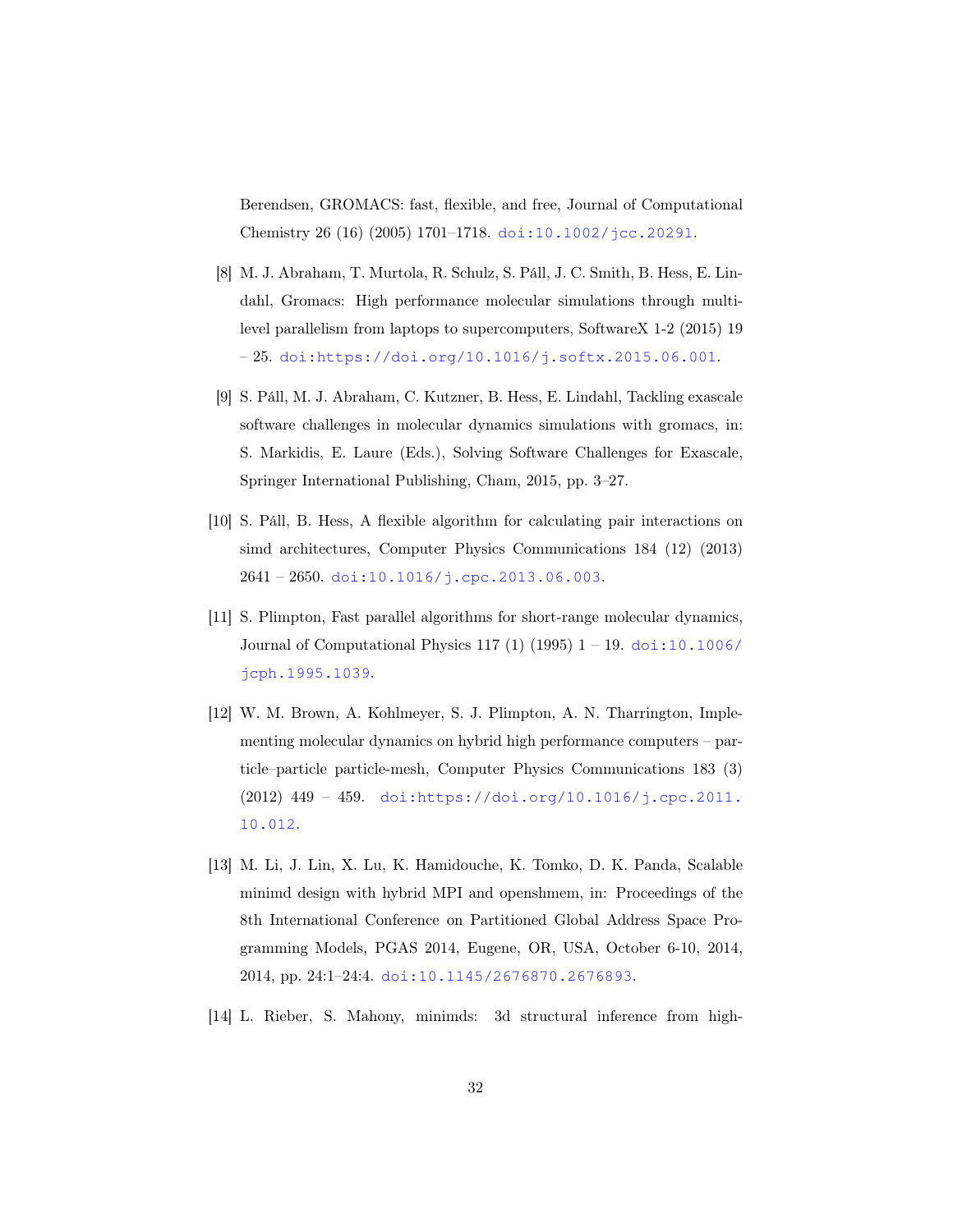resolution hi-c data, Bioinformatics 33 (14) (2017) i261–i266. [doi:10.](http://dx.doi.org/10.1093/bioinformatics/btx271) [1093/bioinformatics/btx271](http://dx.doi.org/10.1093/bioinformatics/btx271).

- <span id="page-32-0"></span>[15] S. Eibl, U. Rüde, A modular and extensible software architecture for particle dynamics, Proceedings of the 8<sup>th</sup> International Conference on Discrete Element Methods (DEM8).
- <span id="page-32-1"></span>[16] S. Eibl, U. Rüde, A local parallel communication algorithm for polydisperse rigid body dynamics, Parallel Computing 80 (2018) 36–48. [doi:10.1016/](http://dx.doi.org/10.1016/j.parco.2018.10.002) [j.parco.2018.10.002](http://dx.doi.org/10.1016/j.parco.2018.10.002).
- <span id="page-32-2"></span>[17] S. Eibl, U. Rüde, A systematic comparison of runtime load balancing algorithms for massively parallel rigid particle dynamics, Computer Physics Communications 244 (2019) 76–85. [doi:10.1016/j.cpc.2019.06.](http://dx.doi.org/10.1016/j.cpc.2019.06.020) [020](http://dx.doi.org/10.1016/j.cpc.2019.06.020).
- <span id="page-32-3"></span>[18] R. Salomon-Ferrer, D. A. Case, R. C. Walker, An overview of the amber biomolecular simulation package, WIREs Computational Molecular Science 3 (2) (2013) 198–210. [doi:10.1002/wcms.1121](http://dx.doi.org/10.1002/wcms.1121).
- <span id="page-32-4"></span>[19] B. Brooks, C. Brooks, A. MacKerell, L. Nilsson, R. Petrella, B. Roux, Y. Won, G. Archontis, C. Bartels, S. Boresch, A. Caflisch, L. Caves, Q. Cui, A. Dinner, M. Feig, S. Fischer, J. Gao, M. Hodoscek, W. Im, M. Karplus, CHARMM: The biomolecular simulation program, Journal of Computational Chemistry 30 (10) (2009) 1545–1614. [doi:10.5167/uzh-19245](http://dx.doi.org/10.5167/uzh-19245).
- <span id="page-32-5"></span>[20] J. C. Phillips, R. Braun, W. Wang, J. Gumbart, E. Tajkhorshid, E. Villa, C. Chipot, R. D. Skeel, L. Kalé, K. Schulten, Scalable molecular dynamics with namd, Journal of Computational Chemistry 26 (16) (2005) 1781–1802. [doi:10.1002/jcc.20289](http://dx.doi.org/10.1002/jcc.20289).
- <span id="page-32-6"></span>[21] S. Karol, T. Nett, J. Castrillon, I. F. Sbalzarini, A domain-specific language and editor for parallel particle methods, ACM Trans. Math. Softw. 44 (3). [doi:10.1145/3175659](http://dx.doi.org/10.1145/3175659).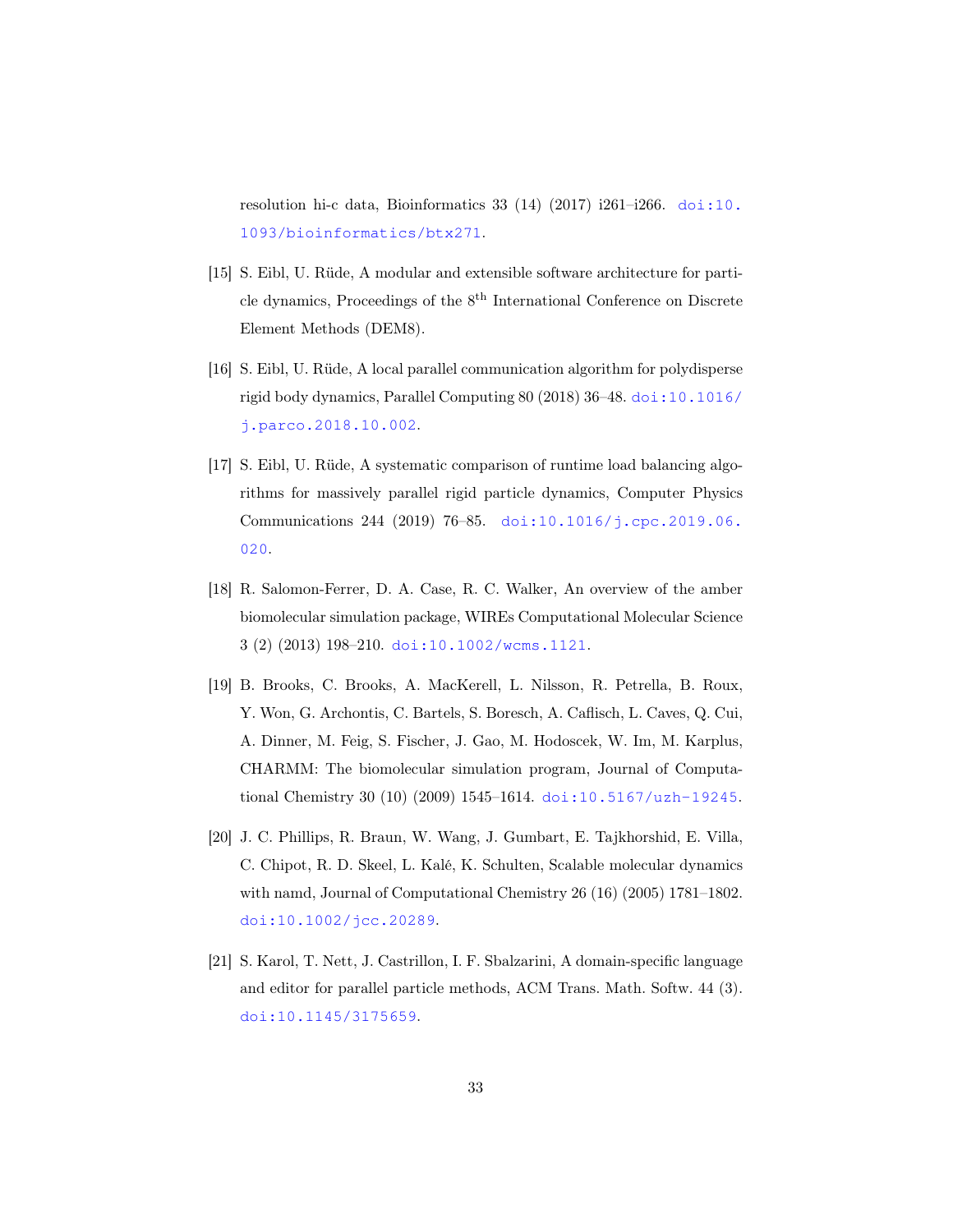- <span id="page-33-0"></span>[22] J. Gibbons, N. Wu, Folding domain-specific languages: Deep and shallow embeddings (functional pearl), SIGPLAN Not. 49 (9) (2014) 339–347. [doi:](http://dx.doi.org/10.1145/2692915.2628138) [10.1145/2692915.2628138](http://dx.doi.org/10.1145/2692915.2628138).
- <span id="page-33-1"></span>[23] R. Leißa, K. Boesche, S. Hack, R. Membarth, P. Slusallek, Shallow embedding of dsls via online partial evaluation, ACM SIGPLAN Notices 51 (2015) 11–20. [doi:10.1145/2936314.2814208](http://dx.doi.org/10.1145/2936314.2814208).
- <span id="page-33-2"></span>[24] R. Leißa, K. Boesche, S. Hack, A. Pérard-Gayot, R. Membarth, P. Slusallek, A. Müller, B. Schmidt, Anydsl: a partial evaluation framework for programming high-performance libraries, PACMPL 2 (OOPSLA) (2018) 119:1– 119:30. [doi:10.1145/3276489](http://dx.doi.org/10.1145/3276489).
- <span id="page-33-3"></span>[25] R. Leißa, M. Köster, S. Hack, A graph-based higher-order intermediate representation, in: Proceedings of the 13th Annual IEEE/ACM International Symposium on Code Generation and Optimization, CGO 2015, San Francisco, CA, USA, February 07 - 11, 2015, 2015, pp. 202–212. [doi:10.1109/CGO.2015.7054200](http://dx.doi.org/10.1109/CGO.2015.7054200).
- <span id="page-33-4"></span>[26] C. Consel, New insights into partial evaluation: the SCHISM experiment, in: ESOP '88, 2nd European Symposium on Programming, Nancy, France, March 21-24, 1988, Proceedings, 1988, pp. 236–246. [doi:10.1007/](http://dx.doi.org/10.1007/3-540-19027-9_16) [3-540-19027-9\\\_16](http://dx.doi.org/10.1007/3-540-19027-9_16).
- <span id="page-33-5"></span>[27] L. Verlet, Computer "experiments" on classical fluids. i. thermodynamical properties of lennard-jones molecules, Phys. Rev. 159 (1967) 98–103. [doi:](http://dx.doi.org/10.1103/PhysRev.159.98) [10.1103/PhysRev.159.98](http://dx.doi.org/10.1103/PhysRev.159.98).
- <span id="page-33-6"></span>[28] S. Moll, S. Hack, Partial control-flow linearization, SIGPLAN Not. 53 (4) (2018) 543–556. [doi:10.1145/3296979.3192413](http://dx.doi.org/10.1145/3296979.3192413).
- <span id="page-33-7"></span>[29] M. Bader, Space-filling Curves - An Introduction with Applications in Scientific Computing, Vol. 9, Springer, 2013. [doi:10.1007/](http://dx.doi.org/10.1007/978-3-642-31046-1) [978-3-642-31046-1](http://dx.doi.org/10.1007/978-3-642-31046-1).